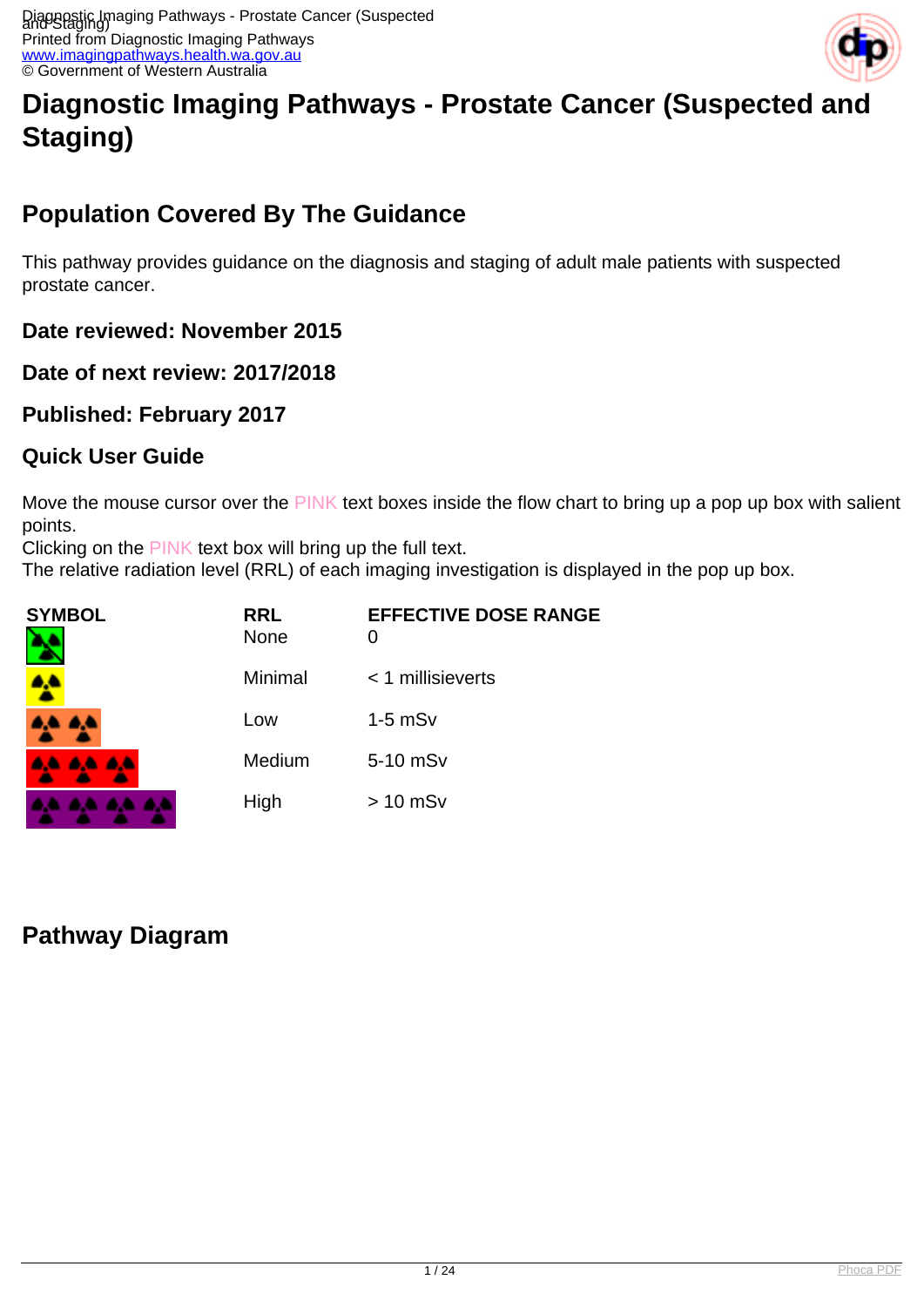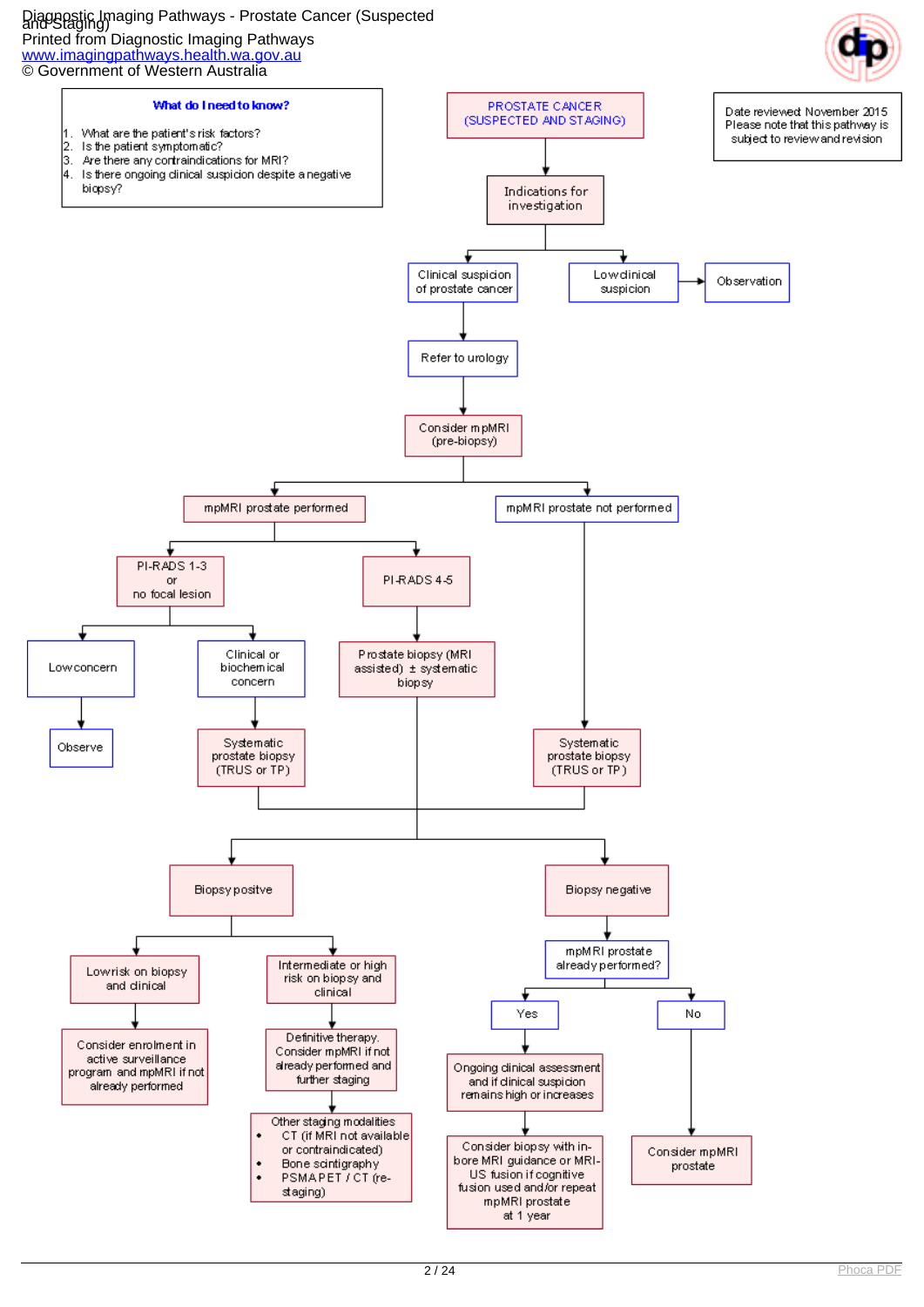

## **Image Gallery**

Note: These images open in a new page



## **Teaching Points**

- With the rationale of performing pre-biopsy MRI in the initial assessment, subsequent MRI assisted biopsy may result in fewer men biopsied overall with far less cores needed or no further biopsies and prevents the diagnosis of clinically insignificant cancer
- In clinically low risk patients who have no focal lesion or a PI-RADS 1-3 lesion on mpMRI, no further imaging is indicated
- For initial staging of advanced prostate cancer, 99mTc bone scintigraphy and CT abdomen/pelvis/chest should be considered as the imaging modalities
- In patients with suspected biochemical recurrence, 68Ga-PSMA PET / CT can detect prostate cancer at low PSA levels and may be preferred over conventional imaging for re-staging.The role of 68Ga-PSMA PET / CT in primary staging is still under investigation

## **Prostate Cancer (Suspected and Staging)**

- As prostate cancer is very age-dependent, more than two-thirds of all new prostate cancers are diagnosed in men aged 60-79 and >80% of prostate cancer deaths occur in men >70 years [1](index.php/imaging-pathways/urological/staging-of-prostate-cancer?tab=References#1)
- Around 9 in 10 Australian men with prostate cancer have a 93% 5-year survival rate. Nearly all patients who present with localised disease will live beyond five years, with the 10- and 15-year survival rates being 84% and 77% respectively. Prostate cancer relative survival (period 2006–2010) varies with age, with: [2-4](index.php/imaging-pathways/urological/staging-of-prostate-cancer?tab=References#2)
	- 1-year relative survival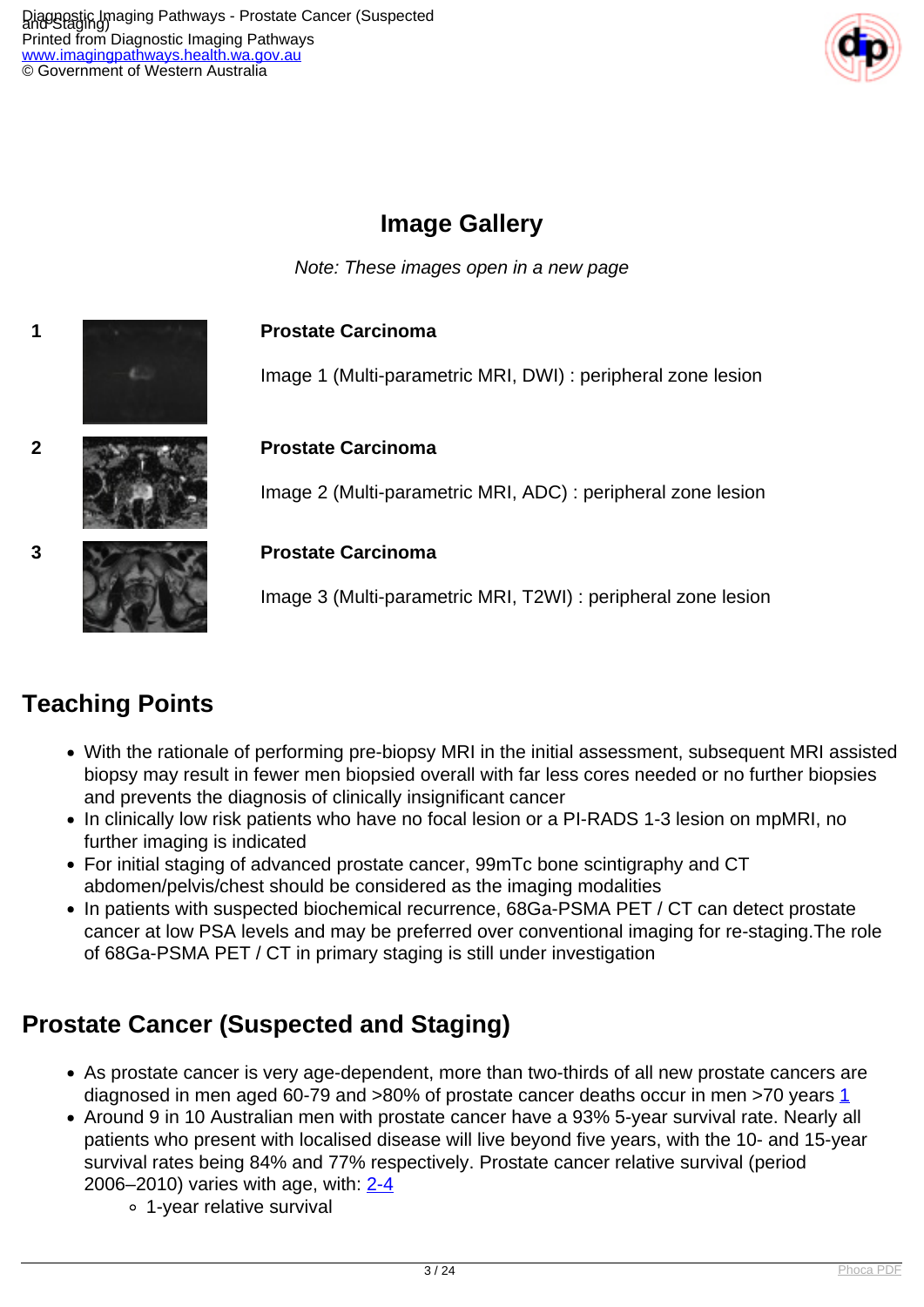- Age 0-79: 96% to nearly 100%
- Age ?80 years: 89%
- 5-year relative survival
	- Age 40-69: 95% and 97% (highest)
	- Age 70-79: 91%
	- Age



#### **Prostate Imaging – Reporting and Data System (PI-RADS) Scoring**

Guidance for assignment of overall PI-RADS v2 score [25, 26](index.php/imaging-pathways/urological/staging-of-prostate-cancer?tab=References#25)

| Peripheral zone lesion DWI       |                         | <b>DCE</b> | T <sub>2</sub> WI |                           | Overa       |             |
|----------------------------------|-------------------------|------------|-------------------|---------------------------|-------------|-------------|
|                                  | Score                   | Score      | Score             |                           | $II$ PI-R   |             |
|                                  | (domi                   | (seco      |                   |                           | <b>ADS</b>  |             |
|                                  | nant s                  | ndary      |                   | v <sub>2</sub>            |             |             |
|                                  | equen                   | seque      |                   |                           | Score       |             |
|                                  | ce)                     | nce)       |                   |                           |             |             |
|                                  | 1                       | Any        | Any               | 1                         |             |             |
|                                  | $\overline{\mathbf{c}}$ | Any        | Any               | $\overline{2}$            |             |             |
|                                  | $\overline{3}$          |            | Any               | $\ensuremath{\mathsf{3}}$ |             |             |
|                                  | $\overline{3}$          | +          | Any               | 4                         |             |             |
|                                  | $\overline{4}$          | Any        | Any               | $\overline{4}$            |             |             |
|                                  | $\overline{5}$          | Any        | Any               | $\overline{5}$            |             |             |
| <b>Transition zone lesion</b>    | T <sub>2</sub> WI       | <b>DWI</b> | <b>DCE</b>        |                           | Overa       |             |
|                                  | Score                   | Score      | Score             |                           | $II$ PI-R   |             |
|                                  | (domi                   | (seco      |                   |                           | <b>ADS</b>  |             |
|                                  | nant s                  | ndary      |                   | v2                        |             |             |
|                                  | equen                   | seque      |                   |                           | Score       |             |
|                                  | ce)                     | nce)       |                   |                           |             |             |
|                                  | 1                       | Any        | Any               | 1                         |             |             |
|                                  | $\overline{2}$          | Any        | Any               | $\overline{2}$            |             |             |
|                                  | $\overline{3}$          | ?4         | Any               | $\overline{3}$            |             |             |
|                                  | $\overline{3}$          | 5          | Any               | $\overline{4}$            |             |             |
|                                  | 4                       | Any        | Any               | 4                         |             |             |
|                                  | $\overline{5}$          | Any        | Any               | 5                         |             |             |
| PI-RADS v2 Assessment Categories |                         |            | <b>PIRADS1</b>    |                           | Very low    |             |
|                                  |                         |            |                   |                           |             | (clinically |
|                                  |                         |            |                   |                           |             | significant |
|                                  |                         |            |                   |                           | cancer is   |             |
|                                  |                         |            |                   |                           | highly      |             |
|                                  |                         |            |                   |                           |             | unlikely to |
|                                  |                         |            |                   |                           | be          |             |
|                                  |                         |            |                   |                           | present)    |             |
|                                  |                         |            | <b>PIRADS 2</b>   |                           | Low         |             |
|                                  |                         |            |                   |                           | (clinically |             |
|                                  |                         |            |                   |                           |             | significant |
|                                  |                         |            |                   |                           | cancer is   |             |
|                                  |                         |            |                   |                           |             | unlikely to |
|                                  |                         |            |                   |                           |             |             |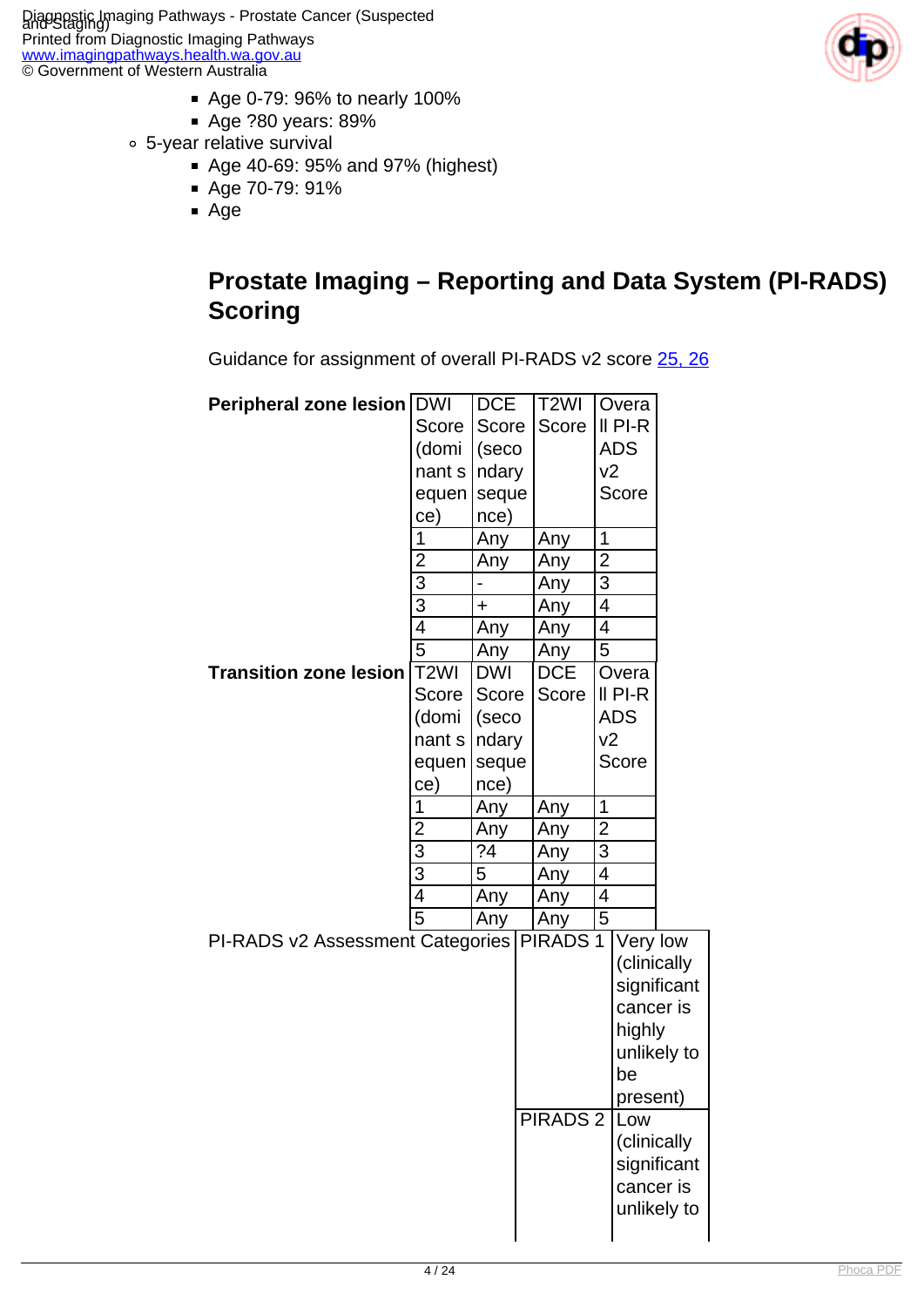

|                     | be<br>present)                                                                                  |
|---------------------|-------------------------------------------------------------------------------------------------|
| <b>PIRADS3</b>      | Intermedi<br>ate (the<br>presence<br>of<br>clinically<br>significant<br>cancer is<br>equivocal) |
| PIRADS <sub>4</sub> | High<br>(clinically<br>significant<br>cancer is<br>likely to<br>be<br>present)                  |
| <b>PIRADS 5</b>     | Very high<br>(clinically<br>significant<br>cancer is<br>highly<br>likely to<br>be<br>present)   |

#### **Multi-parametric Magnetic Resonance Imaging (mpMRI)**

- mpMRI combines anatomic (T1- and T2-weighted imaging) with functional and physiologic assessment using diffusion-weighted imaging (DWI) and its derivative apparent diffusion coefficient (ADC) maps, dynamic contrastenhanced (DCE) MRI and sometimes other techniques such as MR proton spectroscopy (though not routinely used). Although use has grown in recent years, one of the biggest challenges with mpMRI has been the substantial variation in diagnostic performance reported across different centres and lack of consistency in reporting and interpretation
- Clinical guidelines for the acquisition and reporting of mpMRI called the Prostate Imaging-Reporting and Data System (PI-RADS) were developed in 2012 by the European Society of Urogenital Radiology with a later revised version developed in conjunction with the American College of Radiology and the AdMeTechFoundation in 2014. The PI-RADS version 2 (v2) includes recommendations for risk stratification of patients with PCa, image acquisition, an overview of normal anatomy and benign findings, a lexicon of terminology as well as a proposed scoring system in order to promote global standardisation of interpretation and reporting of mpMRI
- PI-RADS v2 introduced the concept of dominant sequences based on the location of the prostate lesion. For peripheral zone lesions, the dominant sequence is DWI, which determines the PI-RADS score, with the secondary sequence DCE used for PI-RADS 3 lesions. For transitional zone lesions, the dominant sequence is T2WI and DWI is the secondary sequence used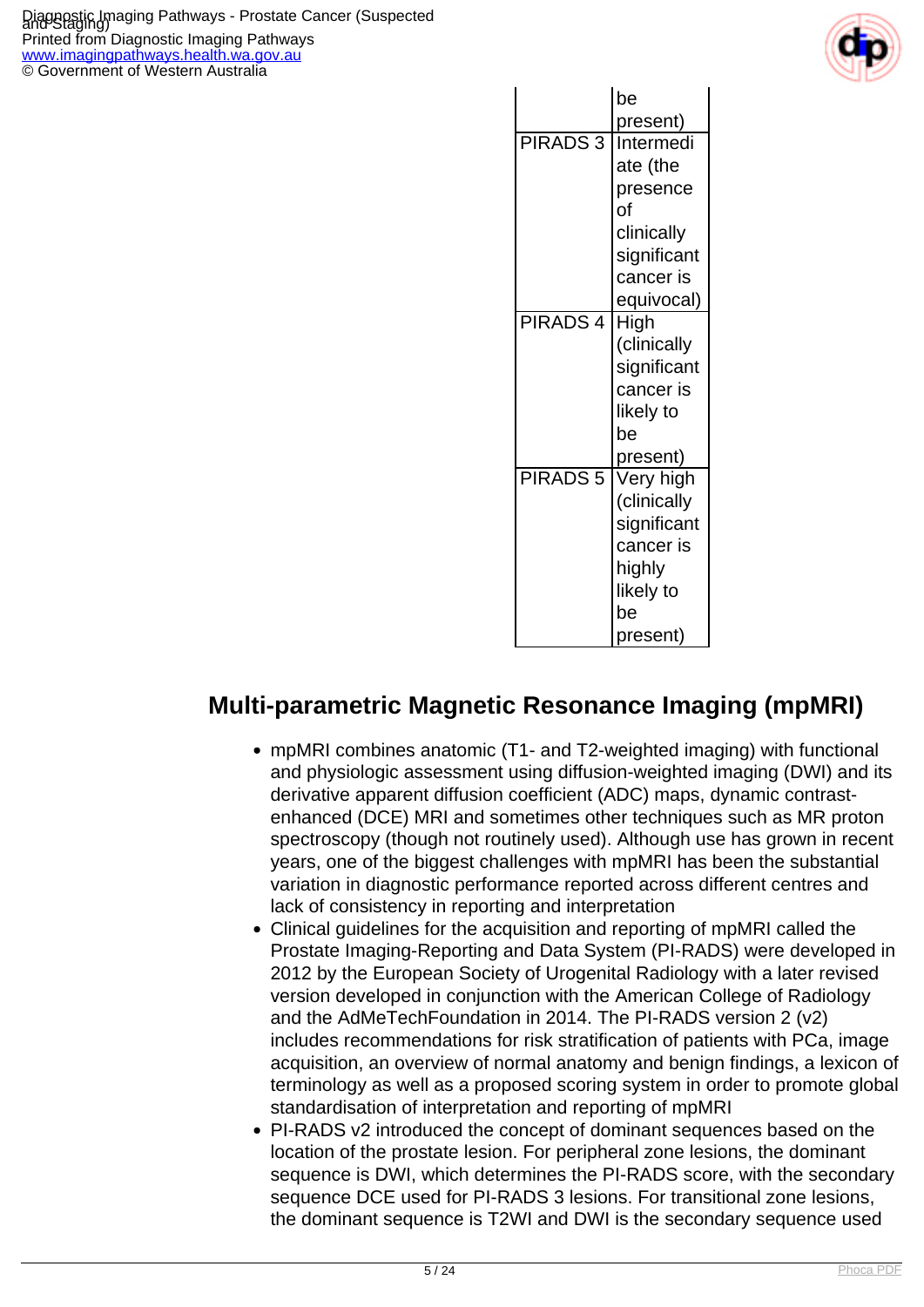

to differentiate PI-RADS 3 lesions. The PI-RADS score reflects the probability that the findings correlate with the presence of clinically significant cancer. The assigned score is based solely on mpMRI findings alone and do not take into account PSA level, DRE findings or clinical history

- PI-RADS v1 has been validated in several studies [27-29](index.php/imaging-pathways/urological/staging-of-prostate-cancer?tab=References#27). Since its publication, several retrospective validation studies looking at the diagnostic performance of PI-RADS v2 in PCa have shown promising results, with a reported lesion-based AUC of 0.83 and good inter-reader reliability (k=0.68) [30-32](index.php/imaging-pathways/urological/staging-of-prostate-cancer?tab=References#30)
- PI-RADS v2 is designed to be used in a pre-therapy patient and has not been tested for the detection of suspected recurrent PCa, progression during surveillance or for evaluation of other parts of the body that may be involved with PCa
- It is likely that a mpMRI showing no evidence of tumour has a negative predictive value for significant disease similar to or better than a standard 12 core prostate biopsy thus performing MRI as the first investigation in a man suspected of having prostate cancer might in some cases prevent the need for biopsy [17](index.php/imaging-pathways/urological/staging-of-prostate-cancer?tab=References#17) in up to 51% of cases. [18](index.php/imaging-pathways/urological/staging-of-prostate-cancer?tab=References#18) Furthermore, an MRGB pathway decreased the diagnosis of low-risk prostate cancer by 89.4%, and increased the detection of intermediate/high-risk prostate cancer by 17.7%. compared with a 12 core TRUS biopsy pathway [18](index.php/imaging-pathways/urological/staging-of-prostate-cancer?tab=References#18)
- MpMRI demonstrates high specificity (0.82-0.92), negative predictive value (NPV) (0.66-0.81) and sensitivity (0.66-0.81) for prostate cancer detection utilizing T2-weighted imaging combined with two functional techniques: diffusion-weighted imaging (DWI) and dynamic contrast-enhanced MRI (DCE-MRI) while the combination of T2WI and DWI or Magnetic Resonance Spectroscopic Imaging (MRSI) with DCE-MRI has the potential to guide biopsy to the most aggressive cancer foci in patients with previously negative biopsies, increasing the accuracy of the procedure [19](index.php/imaging-pathways/urological/staging-of-prostate-cancer?tab=References#19)
- In biopsy naive patients with elevated PSA and normal DRE, pre-biopsy mpMRI reports a sensitivity (61-71%), specificity (89-96%), accuracy (85-87%), and area under the curve (AUC) values (0.79-0.81) for the detection of significant prostate cancer [20](index.php/imaging-pathways/urological/staging-of-prostate-cancer?tab=References#20)
- Detection of clinically significant prostate cancer using mpMRI ranged from 44% to 87% and the negative predictive value for exclusion of significant disease ranged from 63% to 98% for both biopsy na?ve males and men with prior negative biopsies [21](index.php/imaging-pathways/urological/staging-of-prostate-cancer?tab=References#21)
- This may result in fewer (up to a third) of men biopsied overall with far less cores needed or no further biopsies. Additionally, the targeted approach prevented the diagnosis of clinically insignificant cancer in 10% of the population [17, 18, 22, 23](index.php/imaging-pathways/urological/staging-of-prostate-cancer?tab=References#17) fewer or no systematic or targeted biopsies in patients with PSA suspicious for prostate cancer
- Pre-biopsy MRI also improves accuracy for smaller lesions. The indications for repeat biopsy are [6, 8](index.php/imaging-pathways/urological/staging-of-prostate-cancer?tab=References#6)
	- a. Rising and / or persistently elevated PSA [24](index.php/imaging-pathways/urological/staging-of-prostate-cancer?tab=References#24)
	- b. Suspicious DRE (5-30% cancer risk)
	- c. Atypical small acinar proliferation (40% cancer risk)
	- d. Extensive high grade prostatic intraepithelial neoplasia (HGPIN) from > 3 biopsy sites) (~30% cancer risk)
	- e. A few atypical glands immediately adjacent to high grade prostatic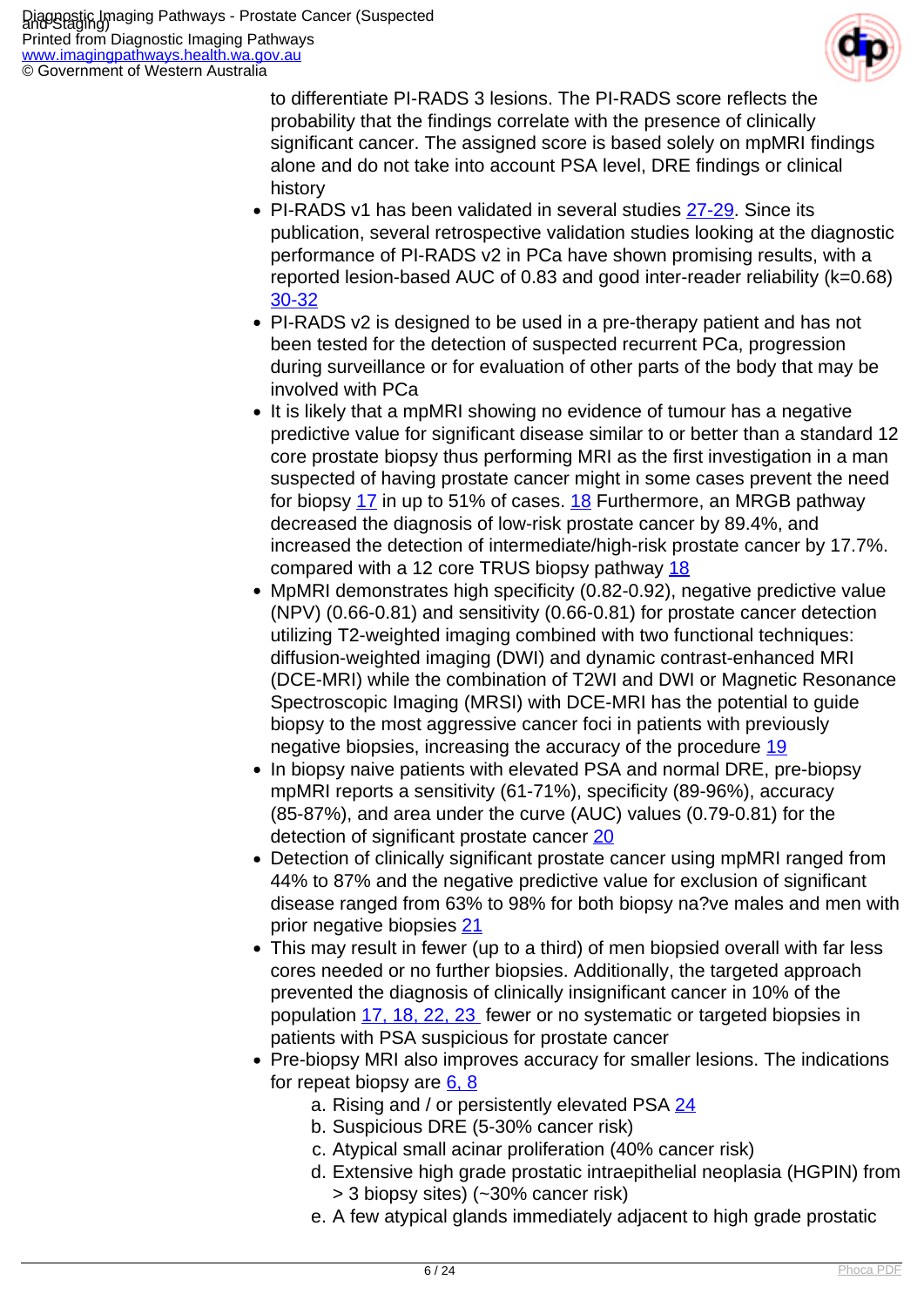

intraepithelial neoplasia (PINATYP) (~50% cancer risk)

- In patients with elevated PSA and previous negative TRUS-biopsy sessions, MRGB of mpMRI suspicious regions report good prostate cancer-detection rate of between  $52\% - 65\% - 24$ ,  $33$ ,  $34$  with high sensitivity (91%)  $35$ . The majority of detected cancers were clinically significant (80.8%-93%) [7,](index.php/imaging-pathways/urological/staging-of-prostate-cancer?tab=References#7) 24, [34, 36, 37](index.php/imaging-pathways/urological/staging-of-prostate-cancer?tab=References#34) while the detection of insignificant prostate cancer was much lower (44%) [35, 38](index.php/imaging-pathways/urological/staging-of-prostate-cancer?tab=References#35)
- Serum PSA levels is predictive for a positive biopsy result while the number of preceding negative biopsies was not associated with the likelihood of a positive biopsy result [24](index.php/imaging-pathways/urological/staging-of-prostate-cancer?tab=References#24). With this strategy, almost two-thirds (59%) of men with 2 or more previous negative TRUS biopsies have been diagnosed with cancer [39](index.php/imaging-pathways/urological/staging-of-prostate-cancer?tab=References#39)
- There are significant histological differences between detected and missed prostate tumours using magnetic resonance imaging with independent predictors of detection being size, Gleason score and solid growth
	- a. Identification with T2-weighted imaging is associated with size and Gleason score
	- b. Identification with DWI is associated with size, Gleason score and loose stroma
	- c. Identification with DCE was associated with intermixed benign epithelium, loose stroma and a high malignant epithelium-to-stroma

Knowledgie to this may aid in the use of mpMRI for treatment selection for patients with prostate cancer

- Cancers, in the anterior prostate, apex, and midline are either undersampled or never sampled, resulting in clinically significant cancers going undetected [39](index.php/imaging-pathways/urological/staging-of-prostate-cancer?tab=References#39)
- Furthermore, the majority of tumours missed by TRUS biopsy are anteriorly located [33,](index.php/imaging-pathways/urological/staging-of-prostate-cancer?tab=References#33) [40](index.php/imaging-pathways/urological/staging-of-prostate-cancer?tab=References#40) Anterior prostate cancer can be missed in up to 46% of cases and of the detected cases, there was significant Gleason score upgrading in 44% of cases [41](index.php/imaging-pathways/urological/staging-of-prostate-cancer?tab=References#41) prostate cancer or significant cancer missed by trans-rectal biopsy can be well identified by mpMRI  $42-44$
- However, it should be noted that most tumours missed by MRI quided in-bore biopsy alone had a Gleason score of 3+3=6 [40](index.php/imaging-pathways/urological/staging-of-prostate-cancer?tab=References#40) About 25% of patients with Gleason scores of 6 will be found to have more aggressive disease after radical prostatectomy [13](index.php/imaging-pathways/urological/staging-of-prostate-cancer?tab=References#13) Men with low-risk disease (Gleason score 6, PSA

## **Prostate Ultrasound and Prostate Systematic Biopsy Under US**

- Ultrasound (transrectal or transperineal) should not be used for local staging of prostate cancer. It has a tendency to under-stage. [8](index.php/imaging-pathways/urological/staging-of-prostate-cancer?tab=References#8) It cannot accurately differentiate between T2 and T3 tumours  $6, 8$ , nor can it reliably predict extra-capsular extension (accuracy 37-83%) [13](index.php/imaging-pathways/urological/staging-of-prostate-cancer?tab=References#13) due to inadequate spatial resolution. This results in biopsies not specifically targeted to areas most likely to be malignant [3](index.php/imaging-pathways/urological/staging-of-prostate-cancer?tab=References#3)
- Cancer detection rates (CDR) are comparable with both approaches TRUS and transperineal (TP) [6](index.php/imaging-pathways/urological/staging-of-prostate-cancer?tab=References#6) with reasonable, self-limiting morbidity [50](index.php/imaging-pathways/urological/staging-of-prostate-cancer?tab=References#50) and negligible sepsis rate [51](index.php/imaging-pathways/urological/staging-of-prostate-cancer?tab=References#51) of the TP saturation approach. In grey-zone PSA cases, more TZ cores were positive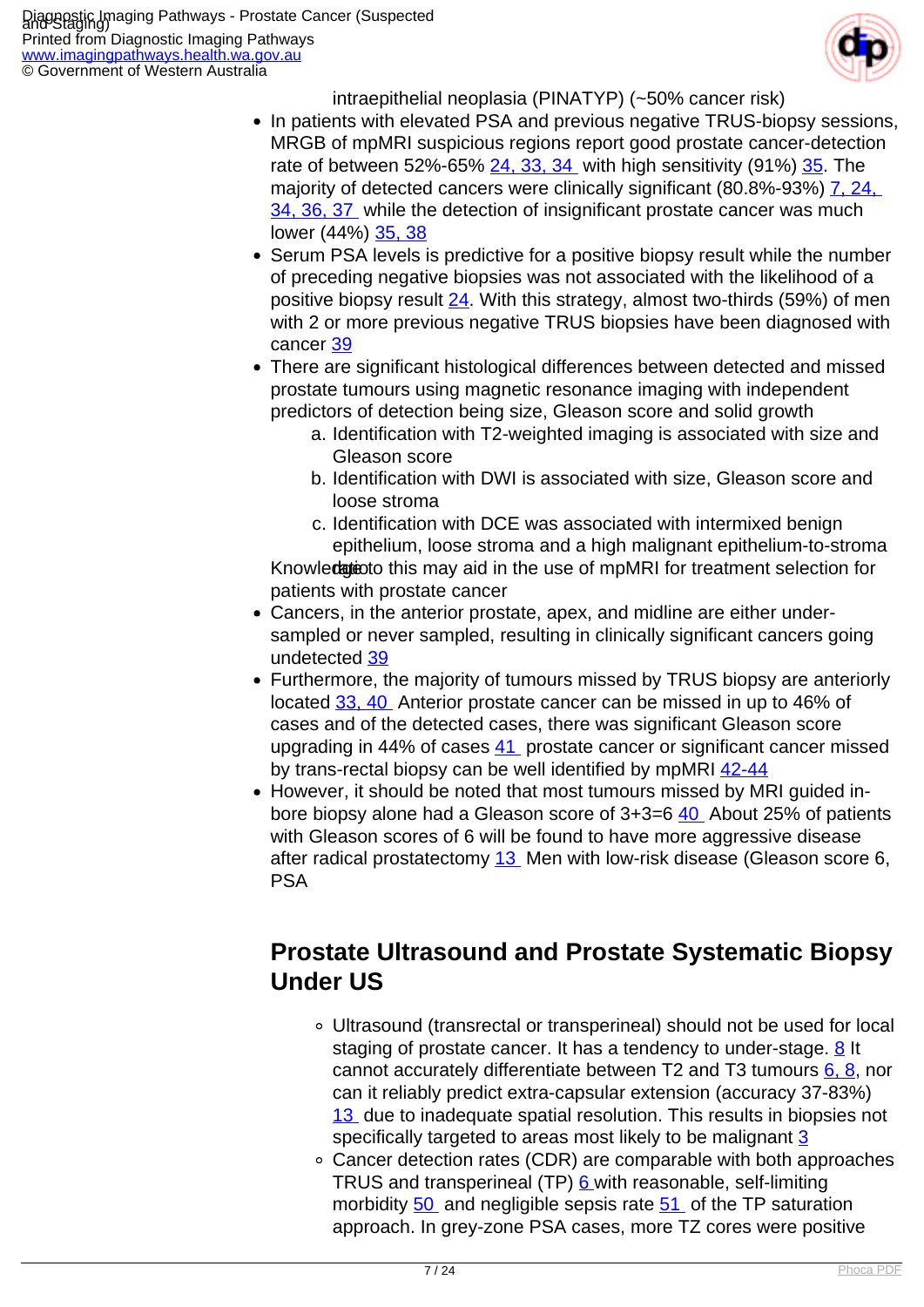Printed from Diagnostic Imaging Pathways [www.imagingpathways.health.wa.gov.au](http://www.imagingpathways.health.wa.gov.au/) © Government of Western Australia



with the TP approach than with TRUS [52](index.php/imaging-pathways/urological/staging-of-prostate-cancer?tab=References#52)

- $\circ$  Saturation biopsy appears to be necessary in the repeat setting  $\frac{53}{53}$ [54,](index.php/imaging-pathways/urological/staging-of-prostate-cancer?tab=References#53) the indications for which include: Rising and / or persistently elevated PSA [24;](index.php/imaging-pathways/urological/staging-of-prostate-cancer?tab=References#24) Suspicious DRE (5-30% cancer risk); atypical small acinar proliferation (40% cancer risk); extensive high grade prostatic intraepithelial neoplasia (HGPIN) from > 3 biopsy sites) (~30% cancer risk); a few atypical glands immediately adjacent to high grade prostatic intraepithelial neoplasia (PINATYP) (~50% cancer risk). [6, 8](index.php/imaging-pathways/urological/staging-of-prostate-cancer?tab=References#6) If performed transperineally, it may detect an additional 38% of prostate cancer  $6$  Apart from improving the cancer detection rate, it also is responsible for the increase of clinically insignificant disease  $24$  and high rate of urinary retention (10%). Therefore, saturation biopsy is often reserved for high risk patients with rising or persistently elevated PSA, previous abnormal biopsies or DRE [6](index.php/imaging-pathways/urological/staging-of-prostate-cancer?tab=References#6)
- Sextant biopsy (6 cores) is no longer considered adequate. For prostate volume 30-40 mL, > 8 cores should be sampled. Ten to 12 core biopsies are recommended, with > 12 cores not being significantly more conclusive.  $6$  A cut-off of 0.5 mL is commonly used to distinguish insignificant from clinically relevant cancer [6, 17](index.php/imaging-pathways/urological/staging-of-prostate-cancer?tab=References#6) There are studies that report that there is no clear advantage of targeted biopsies over the current standard of systematic biopsies (SB) when considering overall CDR as an outcome. However the combination of fusion of systematic and targeted biopsy schemes provides the highest detection rate [50, 55](index.php/imaging-pathways/urological/staging-of-prostate-cancer?tab=References#50)

## **Positive Biopsy for Cancer**

- Clinically 'insignificant' prostate cancer can be defined as a cancer, which will not affect the patient during the natural course of his lifetime. [5](index.php/imaging-pathways/urological/staging-of-prostate-cancer?tab=References#5)
- To date, the most commonly used criteria for defining 'insignificant' prostate cancer are based on the pathologic assessment of the radical prostatectomy specimen and include the well-established prognostic factors of: [56](index.php/imaging-pathways/urological/staging-of-prostate-cancer?tab=References#56)
	- Gleason score ?6 without Gleason pattern 4 or 5
	- Organ-confined disease (no extra-prostatic extension, no seminal vesicle or lymph node invasion) and
	- **Tumour volume < 0.5 cm** $3$

#### **Gleason's Pattern Scale**

Prostate cancer is graded histologically using normal healthy prostate tissue as a comparison. The tissue architectural appearance indicates the aggressiveness of the tumour and ultimately provides information regarding the risk posed by the cancer to direct patient management. Scores from 1(most normal or differentiated) to 5 (most abnormal or poorly differentiated) are assigned. The Gleason score is given as two numbers added together to give a score out of 10 (for example,  $3 + 4 = 7$ ). The first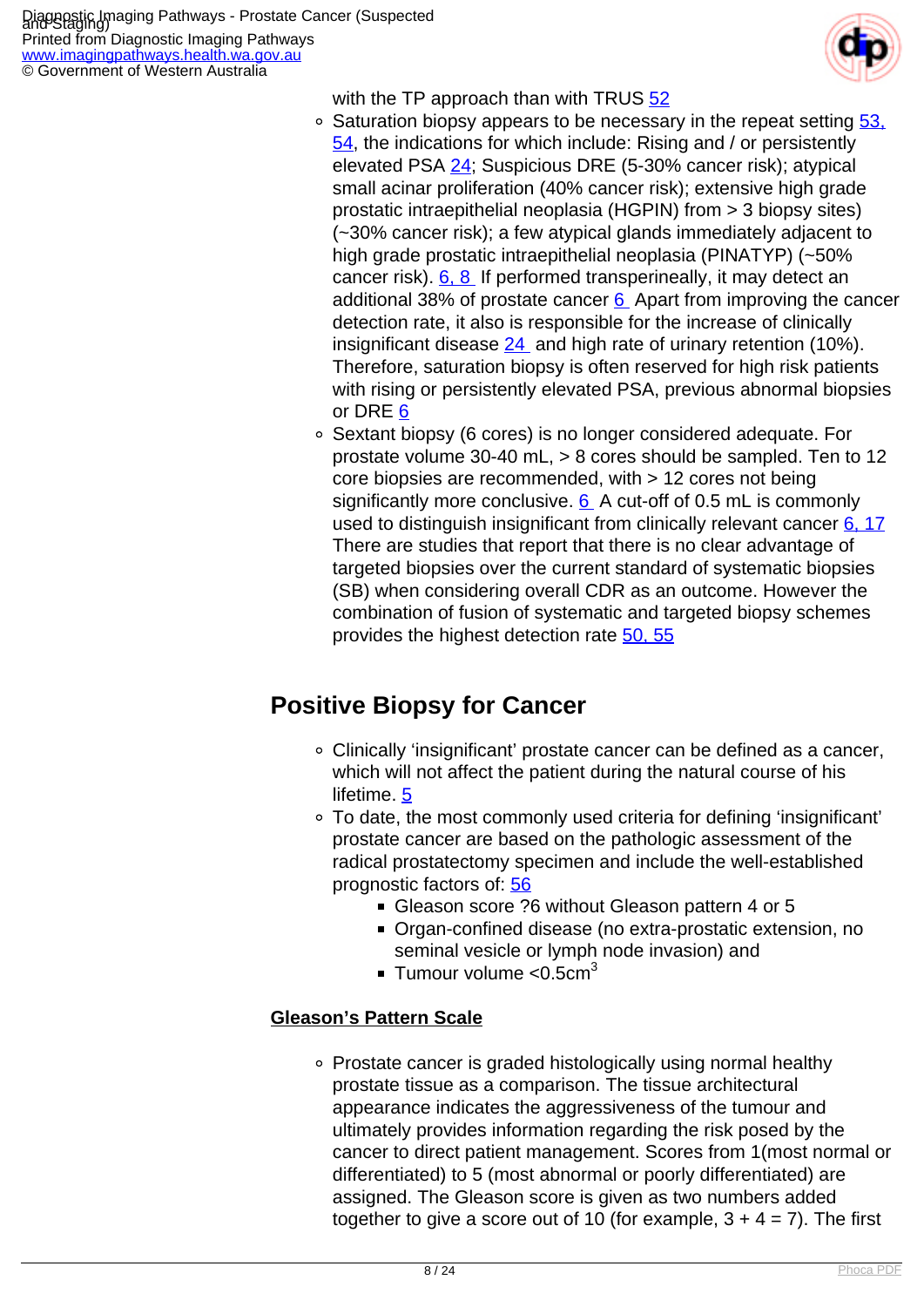

number is the tumour's dominant pattern (primary grade) while the second number is the tumour's next most frequent pattern (secondary grade). A high Gleason score indicates an aggressive cancer and predilection for rapid disease progression.

- Low risk (Gleason score 2-6): Low grade, well differentiated tumour
- Intermediate risk (Gleason score 7): Intermediate grade, moderately differentiated tumour
- High risk (Gleason score 8-10): High grade, poorly differentiated tumour
- There are multiple organisational pre-treatment prostate cancer risk stratification systems [57](index.php/imaging-pathways/urological/staging-of-prostate-cancer?tab=References#57) based on the initial PSA, biopsy Gleason score and clinical T stage. This includes the European Association of Urology (EAU) [8,](index.php/imaging-pathways/urological/staging-of-prostate-cancer?tab=References#8) American Urology Association (AUA) [58](index.php/imaging-pathways/urological/staging-of-prostate-cancer?tab=References#58), National Institute For Health and Clinical Excellence (NICE) [59](index.php/imaging-pathways/urological/staging-of-prostate-cancer?tab=References#59), National Cancer Control Network (NCCN) [11](index.php/imaging-pathways/urological/staging-of-prostate-cancer?tab=References#11) and European Society for Medical Oncology (ESMO) [60](index.php/imaging-pathways/urological/staging-of-prostate-cancer?tab=References#60) risk stratification systems as summarised in the table below. There is no consensus as to which

|             |                           |                           |                        | Organis article music assumer in the dimension of the material original consequences. |
|-------------|---------------------------|---------------------------|------------------------|---------------------------------------------------------------------------------------|
| n           |                           | e risk                    |                        |                                                                                       |
| <b>AUA</b>  | $\overline{\bullet}$ T1-T | $\bullet$ T2b             | $\overline{\cdot 712}$ |                                                                                       |
| <b>EAU</b>  | 2a                        | and/                      | $\mathbf C$            |                                                                                       |
|             | and                       | or                        | or                     |                                                                                       |
|             | • PSA                     | • PSA                     | $\bullet$ PSA          |                                                                                       |
|             | < 10                      | $10 - 2$                  | $>20$                  |                                                                                       |
|             | ng/                       | 0 <sub>ng</sub>           | ng/                    |                                                                                       |
|             | mL                        | /mL                       | mL                     |                                                                                       |
|             | and                       | not I                     | or                     |                                                                                       |
|             | • Glea                    | OW-                       | • Glea                 |                                                                                       |
|             | son                       | risk                      | son                    |                                                                                       |
|             | scor                      | or                        | scor                   |                                                                                       |
|             | e ?6                      | Glea                      | e                      |                                                                                       |
|             |                           | son                       | $8 - 10$               |                                                                                       |
|             |                           | scor                      |                        |                                                                                       |
|             |                           | e <sub>7</sub>            |                        |                                                                                       |
| <b>NICE</b> | $\overline{\bullet}$ T1-T | $\overline{\bullet}$ T1-T | $\overline{\cdot 713}$ |                                                                                       |
|             | 2a                        | $\overline{2}$            | a                      |                                                                                       |
|             | and<br>$\bullet$ PSA      | and/<br>or                | or<br>$\bullet$ PSA    |                                                                                       |
|             | ?10                       | $\bullet$ PSA             | >20                    |                                                                                       |
|             | ng/                       | ?20                       | ng/                    |                                                                                       |
|             | mL                        | ng/                       | mL                     |                                                                                       |
|             | and                       | mL                        | or                     |                                                                                       |
|             | • Glea                    | not l                     | • Glea                 |                                                                                       |
|             | son                       | OW-                       | son                    |                                                                                       |
|             | scor                      | risk                      | scor                   |                                                                                       |
|             | e ?6                      | or                        | e                      |                                                                                       |
|             |                           | • Glea                    | $8 - 10$               |                                                                                       |
|             |                           | son                       |                        |                                                                                       |
|             |                           | scor                      |                        |                                                                                       |
|             |                           | e ?7                      |                        |                                                                                       |
|             |                           |                           |                        |                                                                                       |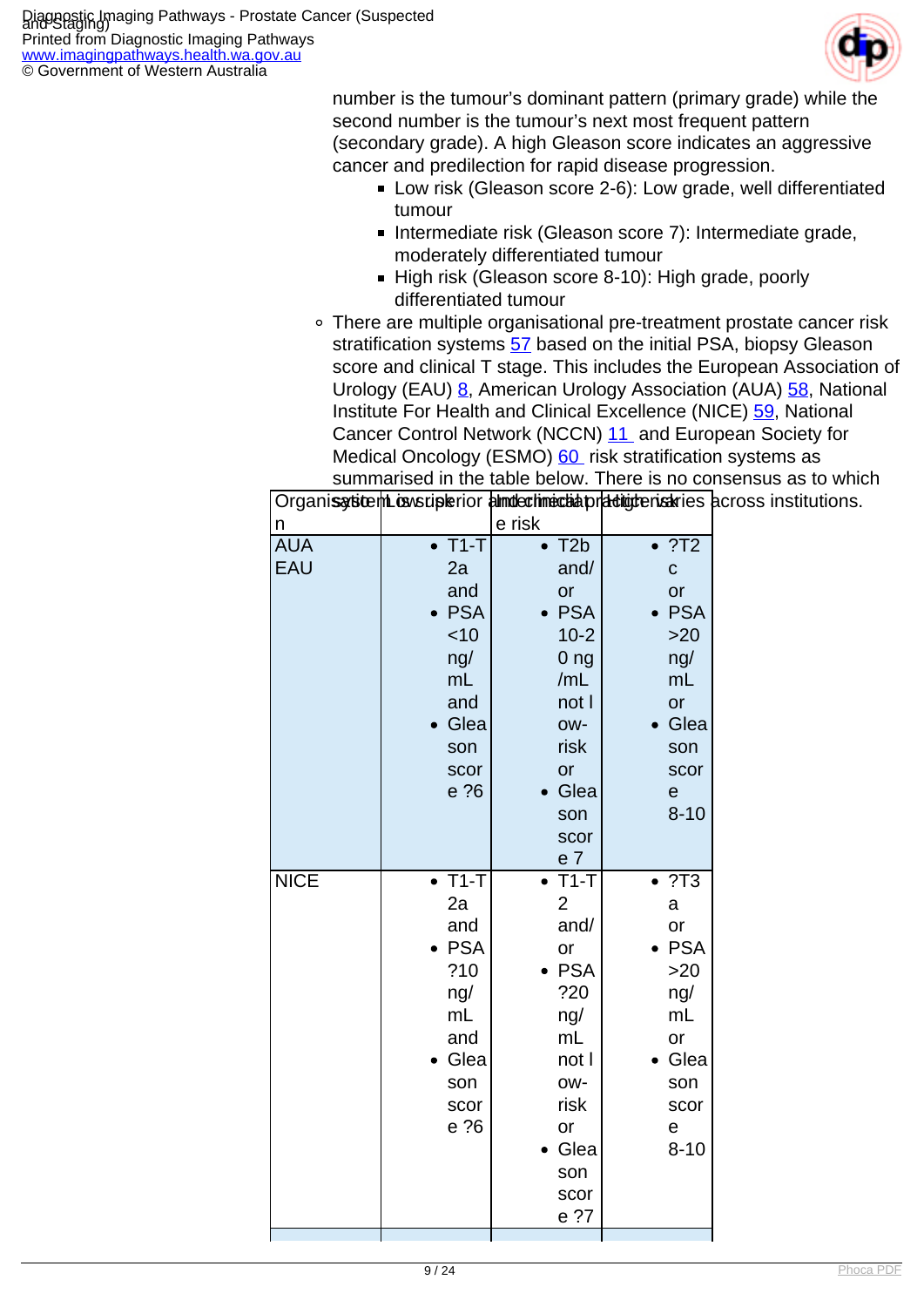

| <b>NCCN</b> | T1-T2a and<br>Gleason<br>score 2-6<br>and PSA<br>?10 ng/mL<br>not very<br>low-risk<br>AND very-<br>low risk<br>category:<br>T1c and GS<br>?6 and<br>PSA < 10<br>ng/mL and<br>fewer than<br>3 biopsy<br>cores<br>positive and<br>?50%<br>cancer in<br>each core | $\bullet$ T <sub>2</sub> b<br>or<br>T <sub>2c</sub><br>and/<br>or<br>$\bullet$ PSA<br>>10<br>$-20$<br>ng/<br>m <sub>L</sub><br>not l<br>OW-<br>risk<br>and/<br>or<br>• Glea<br>son<br>scor<br>e <sub>7</sub> | $\bullet$ T3a<br>or<br>$\bullet$ PSA<br>>20<br>ng/<br>mL<br>or<br>Glea<br>son<br>scor<br>$\mathbf e$<br>$8 - 10$<br>not<br>very<br>hig<br>h<br>risk<br><b>AND</b><br>very<br>high-<br>risk:<br>cat<br>egor<br>$y$ T <sub>3</sub><br>$b-4$ |
|-------------|----------------------------------------------------------------------------------------------------------------------------------------------------------------------------------------------------------------------------------------------------------------|--------------------------------------------------------------------------------------------------------------------------------------------------------------------------------------------------------------|-------------------------------------------------------------------------------------------------------------------------------------------------------------------------------------------------------------------------------------------|
| <b>ESMO</b> | $\bullet$ T1-T<br>2a<br>and<br><b>PSA</b><br><10<br>ng/<br>mL<br>and<br>Glea<br>son<br>scor<br>e ?6                                                                                                                                                            | Not high<br>risk and not<br>low<br>risk (the<br>remainder)                                                                                                                                                   | $• T3-4$<br>or<br><b>PSA</b><br>$>20$<br>ng/<br>mL<br>or<br>Glea<br>son<br>scor<br>е<br>$8 - 10$                                                                                                                                          |

Table: Organisational pre-treatment prostate cancer risk stratification systems that were used to support the literature and proposed imaging pathway (table adapted from Rodrigues G, et al. 57)

## **Active Surveillance (AS)**

- o It is recommended that patients and their treating physicians consider active surveillance based on careful consideration of the patient's prostate cancer risk profile, age, health and personal preferences [11](index.php/imaging-pathways/urological/staging-of-prostate-cancer?tab=References#11)
- Active surveillance is recommended for patients with low risk prostate cancer and those with intermediate risk prostate cancer who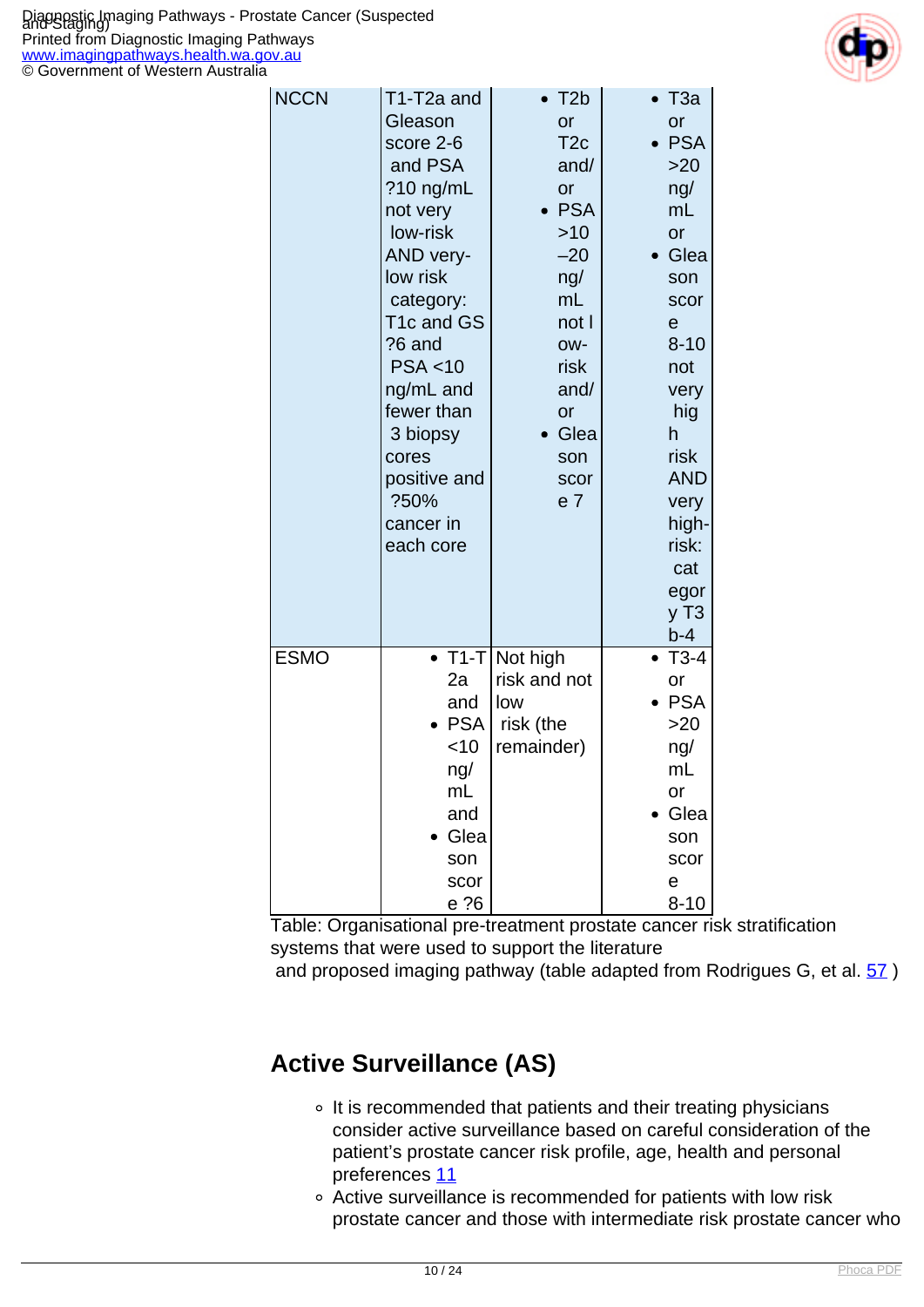[www.imagingpathways.health.wa.gov.au](http://www.imagingpathways.health.wa.gov.au/) © Government of Western Australia

do not wish to have immediate treatment. [59](index.php/imaging-pathways/urological/staging-of-prostate-cancer?tab=References#59) Active surveillance is not recommended for patients with high risk cancer

- Most guidelines make a distinction between active surveillance and observation (or watchful waiting) in the management of prostate cancer [11,](index.php/imaging-pathways/urological/staging-of-prostate-cancer?tab=References#11) [61](index.php/imaging-pathways/urological/staging-of-prostate-cancer?tab=References#61)
- In active surveillance the intent is curative and involves regular followup of patients with the expectation to intervene if there is evidence of disease progression
- The intent of observation is to provide palliative treatment for the development of symptoms associated with disease progression in a patient with limited life expectancy
- Year 4 The recommended protocol for active surveillance is [59](index.php/imaging-pathways/urological/staging-of-prostate-cancer?tab=References#59)
	- Every 3-4 months: measure PSA and monitor PSA kinetics
	- Every 6-12 months: perform DRE

Years 244 12 months: prostate re-biopsy \*

- Every 3-6 months: measure PSA and monitor PSA kinetics
- Year 5 and thereafter on ths: perform DRE

Every 6 months: measure PSA and monitor PSA kinetics \* Prostate re-bidge reath to peototing, the every 3 years and at any time if there is clinical or biochemical concern. If no evidence of disease progression, then continue active surveillance. If evidence of disease progression, then offer treatment.

- Although mpMRI is not routinely recommended for active surveillance, MRI has a high specificity for clinically significant carcinoma  $62$  and it may be useful when a patient's clinical findings are discordant with the pathological findings and to exclude the presence of an anterior cancer [63](index.php/imaging-pathways/urological/staging-of-prostate-cancer?tab=References#63)
- A positive MRI is more likely to be associated with upgrading (Gleason score >3+3) than a negative MRI (43% vs 27%) while a positive MRI is not significantly more likely to be associated with upstaging at radical prostatectomy (>T2) than a negative MRI (10% vs 8%). [64](index.php/imaging-pathways/urological/staging-of-prostate-cancer?tab=References#64) Available clinical evidence demonstrates that Gleason 6 cancer  $(3 + 3)$  has little or no metastatic potential  $65$
- A small percentage of low-grade cancers (1% of patients per year) harbour molecular alterations that result in grade progression, which means that long term follow up is required [65](index.php/imaging-pathways/urological/staging-of-prostate-cancer?tab=References#65)
- Therefore MRI is appropriate to clarify a patient's risk status and to detect cases that have been under-staged and misclassified [13, 17](index.php/imaging-pathways/urological/staging-of-prostate-cancer?tab=References#13)
- Visible tumours can be monitored for progression and MRI has the capacity to contribute to follow-up cases in such instances [17](index.php/imaging-pathways/urological/staging-of-prostate-cancer?tab=References#17)

#### **Prostate Cancer Staging**

#### **TNM Staging**

The most widely used staging system for prostate cancer is the

| Primaryment and The Chemical and Cancer (AJCC) TNM system. <b>66</b> |  |
|----------------------------------------------------------------------|--|
|                                                                      |  |

| Primary tumour cannot  |
|------------------------|
| be assessed            |
| No evidence of primary |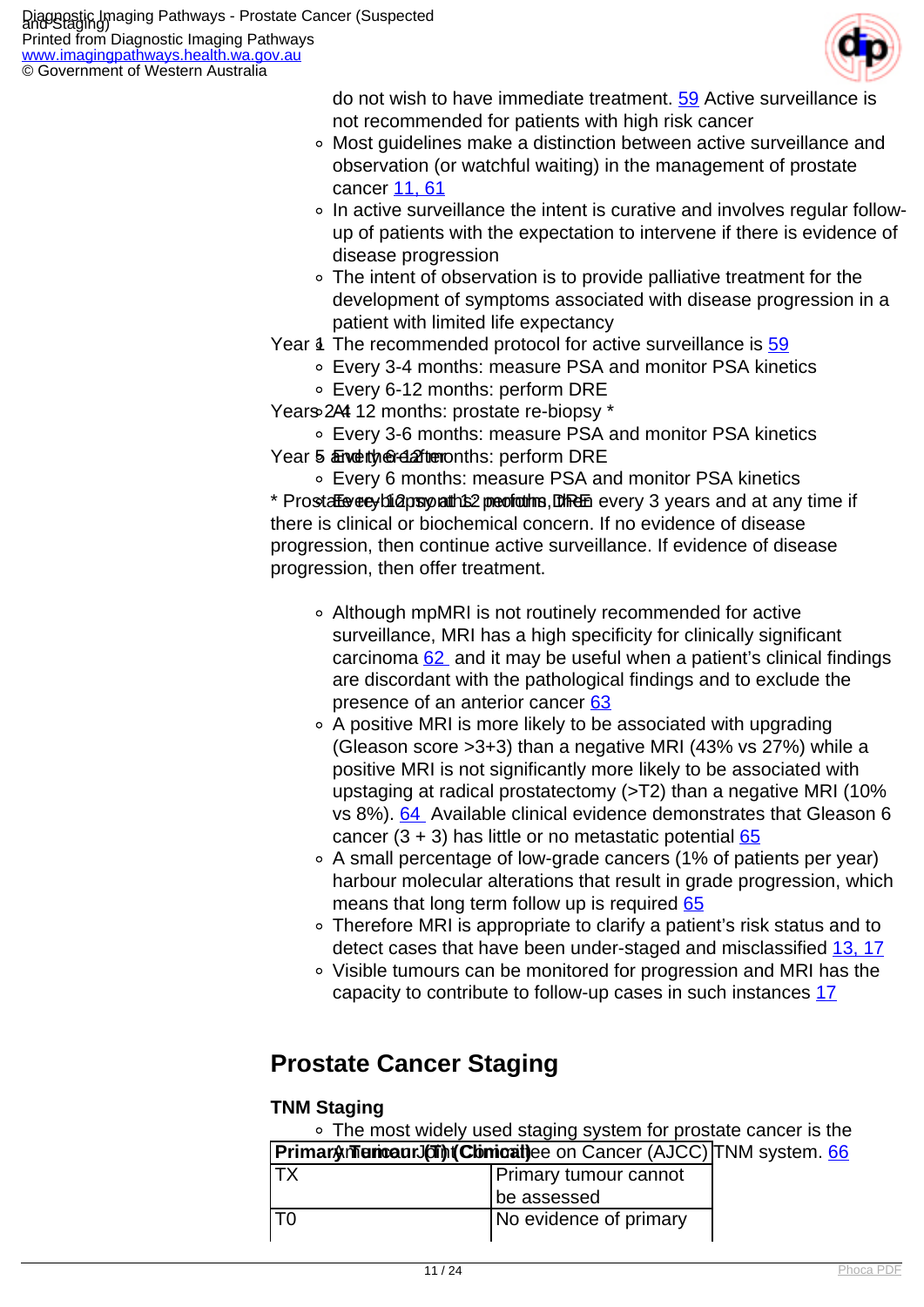

|                                      | tumour                                                                                           |
|--------------------------------------|--------------------------------------------------------------------------------------------------|
| T <sub>1</sub>                       | <b>Clinically inapparent</b>                                                                     |
|                                      | tumour neither palpable                                                                          |
|                                      | nor visible by imaging                                                                           |
| T <sub>1</sub> a                     | <b>Tumour incidental</b>                                                                         |
|                                      | histologic finding in 5% or                                                                      |
|                                      | less of tissue resected                                                                          |
| T <sub>1</sub> b                     | Tumour incidental                                                                                |
|                                      | histologic finding in more                                                                       |
|                                      | than 5% of tissue                                                                                |
|                                      | resected                                                                                         |
| $\overline{\text{T1c}}$              | Tumour identified by                                                                             |
|                                      | needle biopsy (for                                                                               |
|                                      | example, because of                                                                              |
|                                      | elevated PSA)                                                                                    |
| T <sub>2</sub>                       | Tumour confined within                                                                           |
|                                      | prostate <sup>1</sup>                                                                            |
| T <sub>2a</sub>                      | Tumour involves one-half                                                                         |
|                                      | of one lobe or less                                                                              |
| T <sub>2</sub> b                     | Tumour involves more                                                                             |
|                                      | than one-half of one lobe                                                                        |
|                                      | but not both lobes                                                                               |
| T <sub>2c</sub>                      | Tumour involves both                                                                             |
|                                      | lobes                                                                                            |
| T <sub>3</sub>                       | Tumour extends through                                                                           |
|                                      | the prostate capsule <sup>2</sup>                                                                |
| T <sub>3</sub> a                     | Extra-capsular extension                                                                         |
|                                      | (unilateral or bilateral)                                                                        |
| T <sub>3</sub> b                     | Tumour invades seminal                                                                           |
|                                      | vesicle(s)                                                                                       |
| T <sub>4</sub>                       | Tumour is fixed or                                                                               |
|                                      | invades adjacent                                                                                 |
|                                      | structures other than                                                                            |
|                                      | seminal vesicles, such as                                                                        |
|                                      | external                                                                                         |
|                                      | sphincter, rectum,                                                                               |
|                                      | bladder, levator muscles,                                                                        |
|                                      | and/or pelvic wall                                                                               |
| <b>Note</b>                          |                                                                                                  |
|                                      |                                                                                                  |
|                                      | 1. Tumor found in one or both lobes by needle<br>biopsy, but not palpable or reliably visible by |
| imaging, is classified as T1c        |                                                                                                  |
|                                      | 2. Invasion into the prostatic apex or into (but                                                 |
| not beyond) the prostatic capsule is |                                                                                                  |
| classified not as T3 but as T2       |                                                                                                  |
| <b>Regional Lymph Nodes (N)</b>      |                                                                                                  |
| <b>Nx</b>                            | Regional lymph nodes                                                                             |
|                                      | were not assessed                                                                                |
| <b>No</b>                            | No regional lymph node                                                                           |
|                                      | metastasis                                                                                       |
|                                      |                                                                                                  |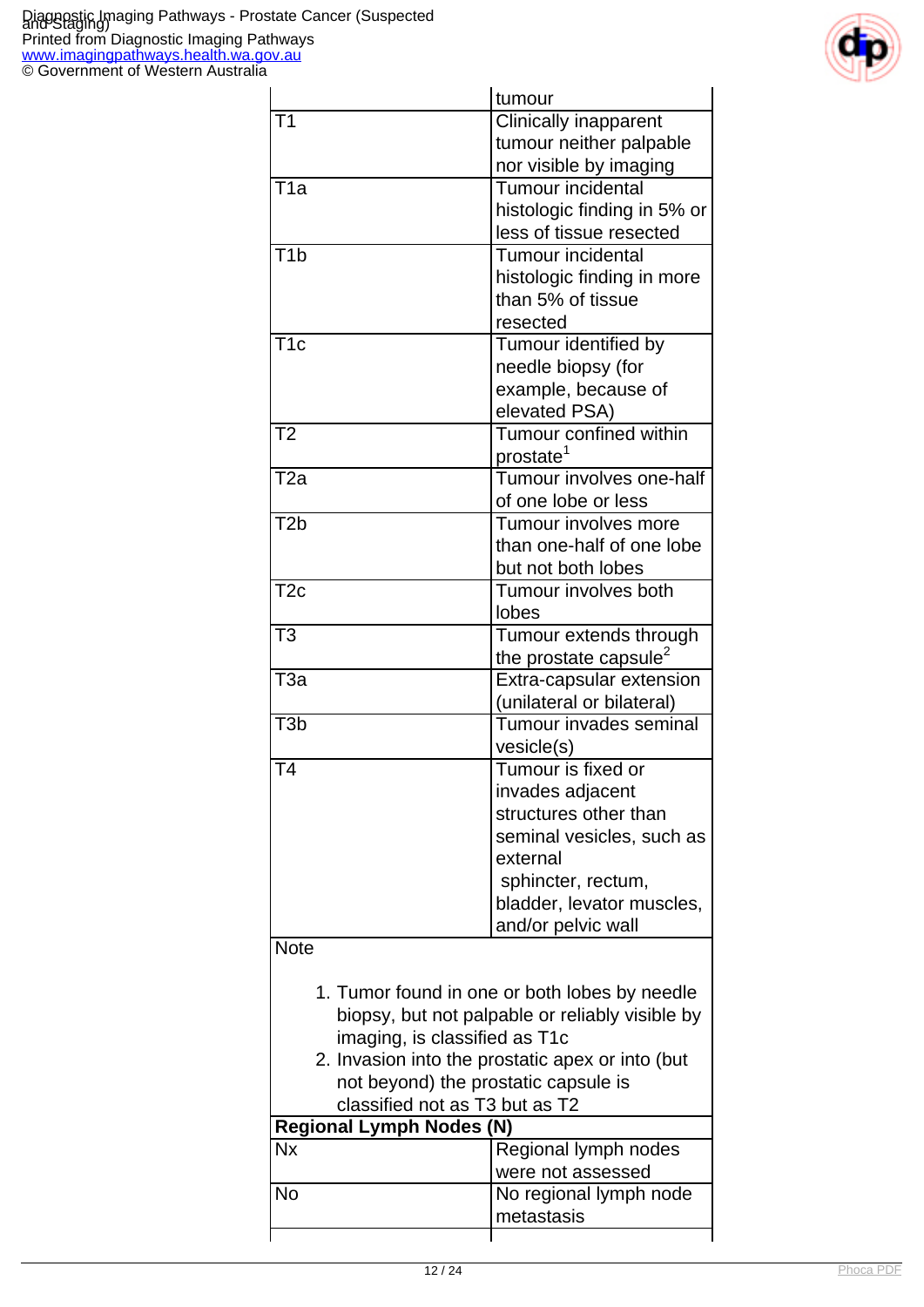

| IN1                                 | Metastasis in regional<br>lymph node(s) |
|-------------------------------------|-----------------------------------------|
| Distant Metastasis (M) <sup>3</sup> |                                         |
| M <sub>0</sub>                      | No distant metastasis                   |
| M <sub>1</sub>                      | <b>Distant metastasis</b>               |
| M1a                                 | Nonregional lymph                       |
|                                     | node(s)                                 |
| M <sub>1</sub> b                    | Bone(s)                                 |
| M <sub>1c</sub>                     | Other site(s) with or                   |
|                                     | without bone disease                    |
|                                     |                                         |

3. When more than one site of metastasis is

present, the most advanced category is used. pM1c is most advanced

|                           | <b>Anatomic Stage / Prognostic</b> |                         |                        |            |                         |  |
|---------------------------|------------------------------------|-------------------------|------------------------|------------|-------------------------|--|
|                           | <b>Groups</b>                      |                         |                        |            |                         |  |
| Gro                       | T                                  | $\overline{\mathsf{N}}$ | M                      | <b>PSA</b> | Glea                    |  |
| up                        |                                    |                         |                        |            | son                     |  |
|                           | _<br>Т1а-                          | N <sub>0</sub>          | M <sub>0</sub>         | $<$ 10     | ?6                      |  |
|                           | c                                  |                         |                        |            |                         |  |
|                           | $\overline{\text{T2a}}$            | N <sub>0</sub>          | $\overline{\text{M0}}$ | < 10       | $\overline{?6}$         |  |
|                           | $T1-2$                             | N <sub>0</sub>          | M <sub>0</sub>         | X          | X                       |  |
|                           | a                                  |                         |                        |            |                         |  |
| $\overline{\mathsf{IIA}}$ | T1a-                               | N <sub>0</sub>          | M <sub>0</sub>         | <20        | $\overline{7}$          |  |
|                           | C                                  |                         |                        |            |                         |  |
|                           | <del>T</del> 1a-                   | N <sub>0</sub>          | M <sub>0</sub>         | ?10        | $\overline{?}6$         |  |
|                           | С                                  |                         |                        | $<$ 20     |                         |  |
|                           | $\overline{12a}$                   | $\overline{N}$          | $\overline{\text{M0}}$ | ?10        | $\overline{?6}$         |  |
|                           |                                    |                         |                        | $20$       |                         |  |
|                           | $\overline{\text{T}}$ 2a           | N <sub>0</sub>          | M <sub>0</sub>         | $20$       | $\overline{7}$          |  |
|                           | T2b                                | N <sub>0</sub>          | M <sub>0</sub>         | $20$       | ?7                      |  |
|                           | T2b                                | N <sub>0</sub>          | M <sub>0</sub>         | X          | $\overline{\mathsf{X}}$ |  |
| $\overline{\mathsf{IIB}}$ | $\overline{\text{T2c}}$            | N <sub>0</sub>          | M <sub>0</sub>         | Any        | Any                     |  |
|                           | $T1-2$                             | N <sub>0</sub>          | M <sub>0</sub>         | ?20        | Any                     |  |
|                           | $\overline{71}$ -2                 | N <sub>0</sub>          | M <sub>0</sub>         | Any        | ?8                      |  |
| $\overline{\mathbb{H}}$   | $T3a-$                             | N <sub>0</sub>          | M <sub>0</sub>         | Any        | Any                     |  |
|                           | b                                  |                         |                        |            |                         |  |
| $\overline{\text{IV}}$    | $\overline{\mathsf{T}}\mathsf{4}$  | $\overline{N0}$         | $\overline{\text{M}}$  | Any        | Any                     |  |
|                           | Any<br>Т                           | N <sub>1</sub>          | M <sub>0</sub>         | Any        | Any                     |  |
|                           | Any<br>Ť                           | Any<br>N                | M <sub>1</sub>         | Any        | Any                     |  |

## **Computed Tomography (CT)**

- CT may be used as an initial staging imaging modality in select patients [11](index.php/imaging-pathways/urological/staging-of-prostate-cancer?tab=References#11)
	- a. T3 or T4 disease
	- b. Patients with T1 or T2 disease and nomogram indicated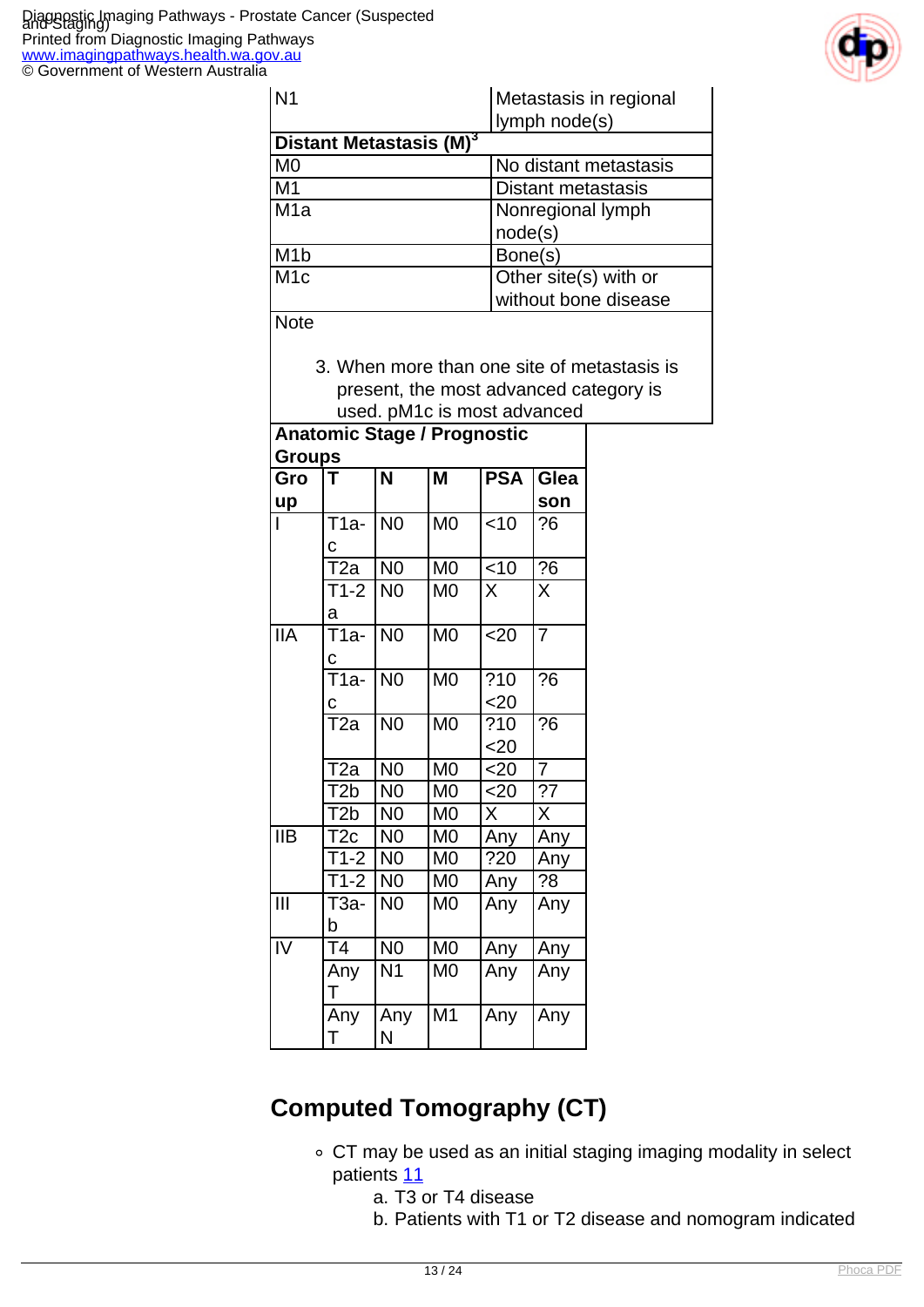

probability of lymph node involvement >10% may be candidates for pelvic imaging, but the level of evidence is low

- CT may be considered in patients after RP when [3](index.php/imaging-pathways/urological/staging-of-prostate-cancer?tab=References#3)
	- a. PSA fails to fall to undetectable levels, or
	- b. when an undetectable PSA becomes detectable and increases on 2 subsequent determinations, or

c. after RT for rising PSA or positive DRE if the patient is a CT and MRI should id atte cused through detail and can additional state for a and consider mpMRI (or CT if MRI is unavailable / contraindicated), for men with histologically proven prostate cancer if knowledge of the T or N stage could affect management [6, 8, 11, 13, 16](index.php/imaging-pathways/urological/staging-of-prostate-cancer?tab=References#6)

#### **Bone Scintigraphy (BS)**

- No single imaging modality is consistently best for the assessment of metastatic bone disease across all tumour types and clinical situations [15](index.php/imaging-pathways/urological/staging-of-prostate-cancer?tab=References#15)
- However, metastatic bone disease occurs in approximately 90% of patients with metastatic prostate cancer, thus making bone scans (single photon, using Tc-99m labelled phosphonates) the mainstay of imaging in advanced prostate cancer  $6, 8, 13, 67$
- $\circ$  In low risk patients, no imaging is indicated [8, 15, 16](index.php/imaging-pathways/urological/staging-of-prostate-cancer?tab=References#8) as BS positivity rate in this group of patients are extremely low (6 Bone scans are rarely positive in asymptomatic men with PSA 20 ng/mL $6$
- PSA ?20 ng/mL or poorly differentiated primary tumours [15](index.php/imaging-pathways/urological/staging-of-prostate-cancer?tab=References#15)
- Advanced disease (T1 disease and PSA 20, T2 disease and PSA 10, Gleason score 8, or T3/T4 disease) and / or symptomatic patients [11](index.php/imaging-pathways/urological/staging-of-prostate-cancer?tab=References#11)
- Limitations of bone scanning include [67](index.php/imaging-pathways/urological/staging-of-prostate-cancer?tab=References#67)
	- a. lack of specificity
	- b. unclear relationship between bone scan changes and disease progression or response to therapy
- Owing to bone scintigraphy's low specificity, and in equivocal cases, 18Ffluorodeoxyglucose PET or PET / CT could be of value to differentiate active metastases and healing bones  $6, 8, 15$
- Combined whole-body MRI and mpMRI of the prostate plays a vital role (both sensitivity  $68$  and specificity of 100%) as a single-step, non-irradiating technique to perform TNM staging in high-risk PCa on 3T when compared to a combination of BS + TXR and CT (sensitivity 85% and specificity of 88%) [69](index.php/imaging-pathways/urological/staging-of-prostate-cancer?tab=References#69)
- Considering the cost-effectiveness when implementing new strategies for bone and soft tissue imaging, it is recommended that 99mTc bone scintigraphy and CT abdomen / pelvis / chest as the imaging modalities for initial staging in intermediate and high risk  $70$

#### **Positron Emission Tomography/Computed Tomography (PET / CT) and PSMA**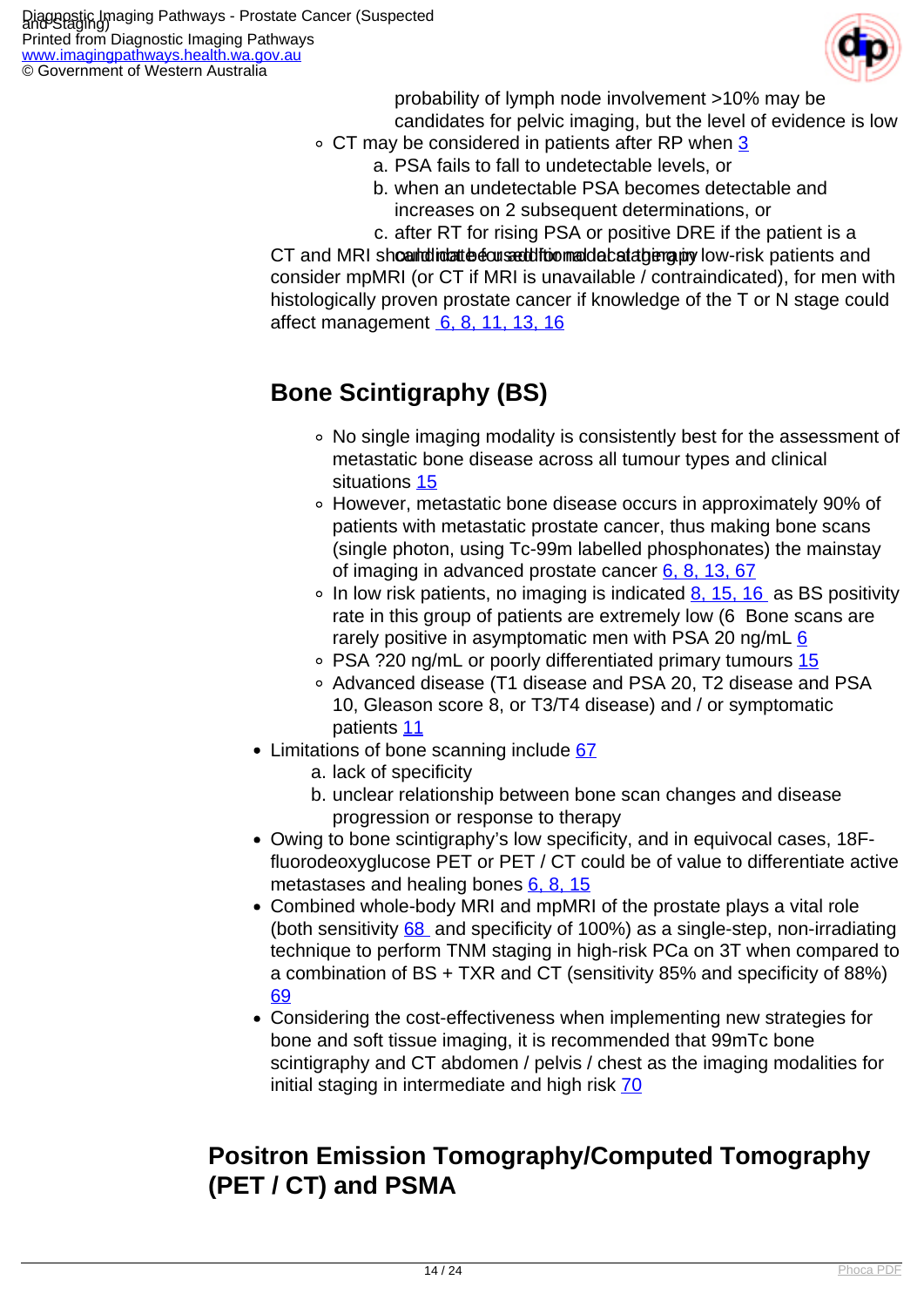

- The gold standard for nodal staging is open or laparoscopic lymphadenectomy. Pre-treatment imaging facilitates the visual detection of tumour bearing sentinel lymph nodes (SN) allowing for appropriate management planning with the aim to reduce morbidity associated with extended pelvic lymph node dissection. However, difficulty in accessing the SN and the lack of clinical evidence are limitations to its use [6](index.php/imaging-pathways/urological/staging-of-prostate-cancer?tab=References#6)
- In the last several years PET and PET / CT have been playing an increasing role in the staging workup of newly diagnosed and recurrent prostate cancer with the potential to play an important role in detecting early metastatic spread and monitoring post-therapy response [13](index.php/imaging-pathways/urological/staging-of-prostate-cancer?tab=References#13)
- The radiotracers available include 68Ga-PSMA-ligand, 11C or 18F choline and acetate, 11C methionine, 18F fluoride, fluorodihydrotestosterone and 18F-FDG
- PSMA or prostate-specific membrane antigen is a cell surface protein which is physiologically expressed at relatively low levels in the kidneys and salivary glands. Prostate cancer cells have a significantly increased expression of PSMA which enables excellent contrast between malignant and most healthy tissues [71](index.php/imaging-pathways/urological/staging-of-prostate-cancer?tab=References#71)
- Several isotopes and ligands have been developed for use in PSMA PET, and currently there is no consensus as to which is best[. 72](index.php/imaging-pathways/urological/staging-of-prostate-cancer?tab=References#72) The most commonly used ligand in Australia is 68Ga-HBED-PSMA
- Preliminary studies looking at the accuracy of 68Ga-PSMA PET in primary staging have been promising, but larger trials are needed for it to be recommended in this setting. [72](index.php/imaging-pathways/urological/staging-of-prostate-cancer?tab=References#72) In patients with biopsy-proven PCa and at intermediate to high risk of metastases, 68Ga-PSMA PET / CT accurately detects lymph node metastases prior to primary lymph node dissection, with a reported sensitivity, specificity, NPV and PPV of 86%, 88%, 92% and 80% respectively in one series. [73](index.php/imaging-pathways/urological/staging-of-prostate-cancer?tab=References#73) 68Ga-PSMA PET / CT also has demonstrated superior performance when compared with morphological imaging alone (CT or MRI) for the correct identification of lymph node metastases in one small retrospective study [74](index.php/imaging-pathways/urological/staging-of-prostate-cancer?tab=References#74)
- In re-staging of prostate cancer, conventional bone scintigraphy and CT have limited detection rates for metastases at low serum PSA levels, hence most guidelines recommend such imaging for patients who have symptomatic recurrent prostate cancer or when PSA levels > 10ngml. [72,](index.php/imaging-pathways/urological/staging-of-prostate-cancer?tab=References#72) [75](index.php/imaging-pathways/urological/staging-of-prostate-cancer?tab=References#72) Biochemical recurrence following radical prostatectomy is expected with PSA levels > 0.2ng/ml hence imaging techniques with improved sensitivity would be valuable
- 68Ga-PSMA PET is a promising new technique in re-staging of prostate cancer and it is increasingly being used in this setting. In one study of a cohort of patients with suspected prostate cancer recurrence and a median PSA level of 4.6 ng/ml, at least one lesion typical of prostate cancer was found in 83% of patients. The detection rates were found to be 50% for PSA values 2ng/ml. [76, 77](index.php/imaging-pathways/urological/staging-of-prostate-cancer?tab=References#76) When compared directly to 18F-fluoroethylcholine, 68Ga-PSMA PET / CT has higher sensitivity (71% vs 86.9% respectively), specificity (86.9% vs 93.1%), PPV (67.3% vs 75.7%) and NPV (88.8% vs 96.6%) with an overall higher accuracy (82.%% vs 91.9%) for the detection of metastatic lesions prior to salvage lymphadenectomy
- The reported sensitivity of11C-choline and 18F-fluorocholine for primary tumour detection ranges from 10 %-67 %, too low to be of clinical interest for detecting nodal metastasis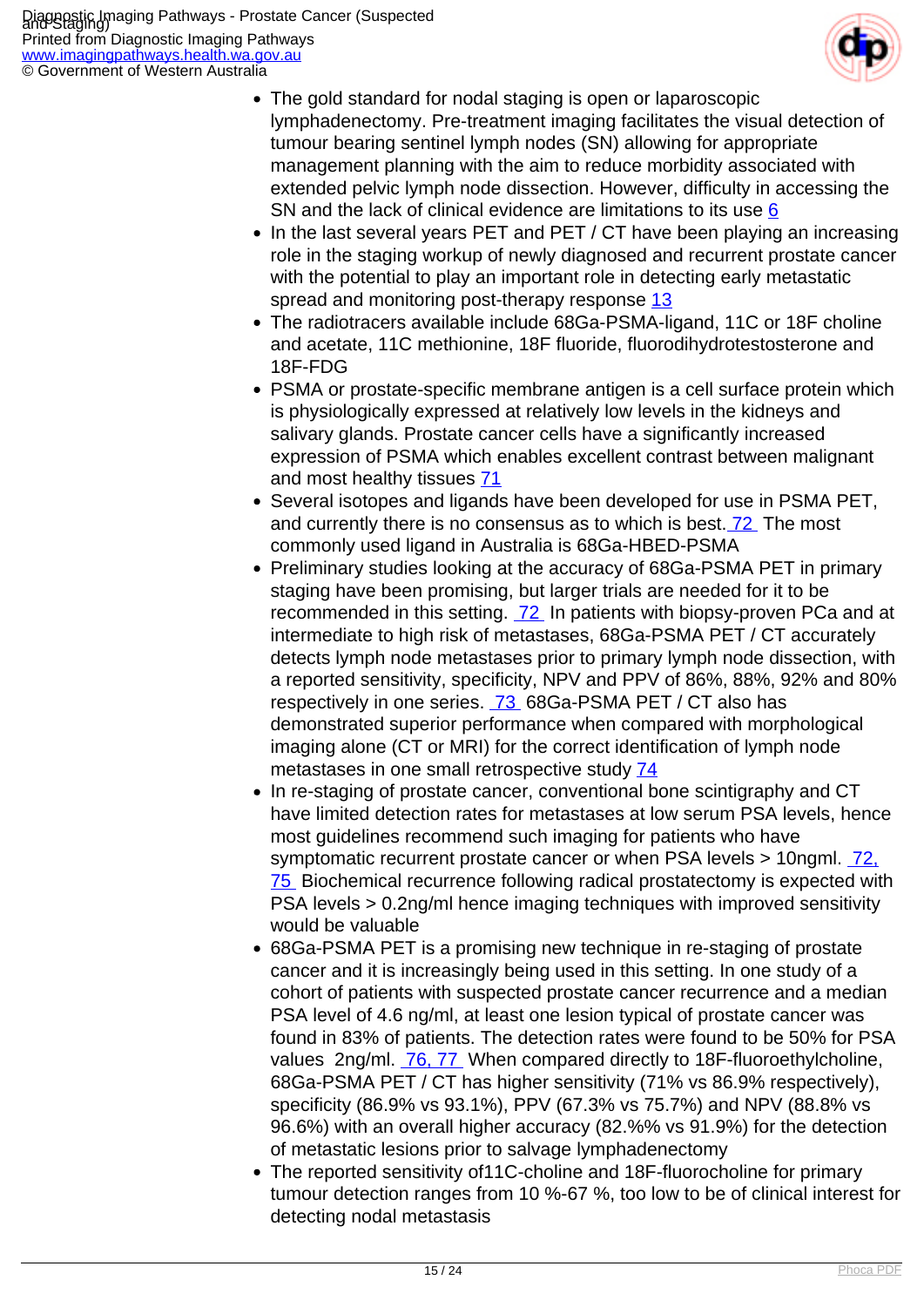

- In restaging patients with biochemical failure after local treatment with curative intent choline PET / CT may be useful for guiding re-biopsy in highly selected patients suffering from clinically suspected PCa with repeatedly negative prostate biopsies. Sensitivity is crucially dependent on the level of serum PSA, with a linear relationship
- 18F-fluorodeoxyglucose (18F-FDG) FDG PET is not used in prostate cancer staging as prostate cancer has variable accumulation of FDG and FDG is excreted in the urine leading to poor visualisation of the lower urinary tract.

#### **References**

#### **Date of literature search: November 2015**

The search methodology is available on request. **[Email](index.php/contact-us)** 

References are graded from Level I to V according to the Oxford Centre for Evidence-Based Medicine, Levels of Evidence. [Download the document](http://www.cebm.net/wp-content/uploads/2014/06/CEBM-Levels-of-Evidence-2.1.pdf)

- 1. **Localised prostate cancer: A guide for men and their families. © Cancer Council Australia** Australian Prostate Cancer Collaboration; 2010 [cited 2015 November ]. Fourth edition October 2010: Available from: [View](http://www.cancer.org.au/content/pdf/HealthProfessionals/ClinicalGuidelines/Localised_Prostate_Cancer_book_Web_2010.pdf ) [the reference](http://www.cancer.org.au/content/pdf/HealthProfessionals/ClinicalGuidelines/Localised_Prostate_Cancer_book_Web_2010.pdf )
- 2. **Prostate cancer in Australia** Cancer Australia, Australian Government; 2015 [cited 2015 October 6]. Available from: View the reference
- 3. Kelloff GJ, Choyke P, Coffey DS, Prostate Cancer Imaging Working Group.  **Challenges in clinical prostate cancer: role of imaging.** AJR Am J Roentgenol. 2009;192(6):1455-70. (Guidelines). [View the reference](http://www.ncbi.nlm.nih.gov/pubmed/19457806 )
- 4. Australian Institute of Health Welfare. **Prostate cancer in Australia.**  Cancer series no. 79. Canberra: AIHW 2013 [cited 2015 October 12]. Available from: [View the reference](http://www.aihw.gov.au/WorkArea/DownloadAsset.aspx?id=60129545133 )
- 5. Shaw GL, Thomas BC, Dawson SN, Srivastava G, Vowler SL, Gnanapragasam VJ, et al. **Identification of pathologically insignificant prostate cancer is not accurate in unscreened men.** Br J Cancer. 2014;110(10):2405-11. (Level IV evidence). View the reference
- 6. Mottet N, Bellmunt J, Briers E, van den Bergh RCN, Bolla M, van Casteren NJ, et al. **Guidelines of Prostate Cancer** European Association of Urology (EAU) (Guidelines); 2015 [cited 2015 October 16]. Available from: [View the reference](https://uroweb.org/individual-guidelines/oncology-guidelines/ )
- 7. Zhang ZX, Yang J, Zhang CZ, Li KA, Quan QM, Wang XF, et al. **The value of magnetic resonance imaging in the detection of prostate cancer in patients with previous negative biopsies and elevated prostate-specific antigen levels: a meta-analysis** Acad Radiol. 2014;21(5):578-89. (Level II evidence). [View the reference](http://www.ncbi.nlm.nih.gov/pubmed/24703470 )
- 8. Heidenreich A, Bastian PJ, Bellmunt J, Bolla M, Joniau S, van der Kwast T, et al. **EAU guidelines on prostate cancer. part 1: screening, diagnosis, and local treatment with curative intent-update 2013** Eur Urol. 2014;65(1):124-37. (Guidelines). View the reference
- 9. Lawrentschuk N, Thompson J, Frydenberg M, Thompson L, Stricker P  **Status of mp-MRI prostate 2012: Report from the MRI prostate working party.** ANZUCA (Australian and New Zealand Urologic Cancer Association)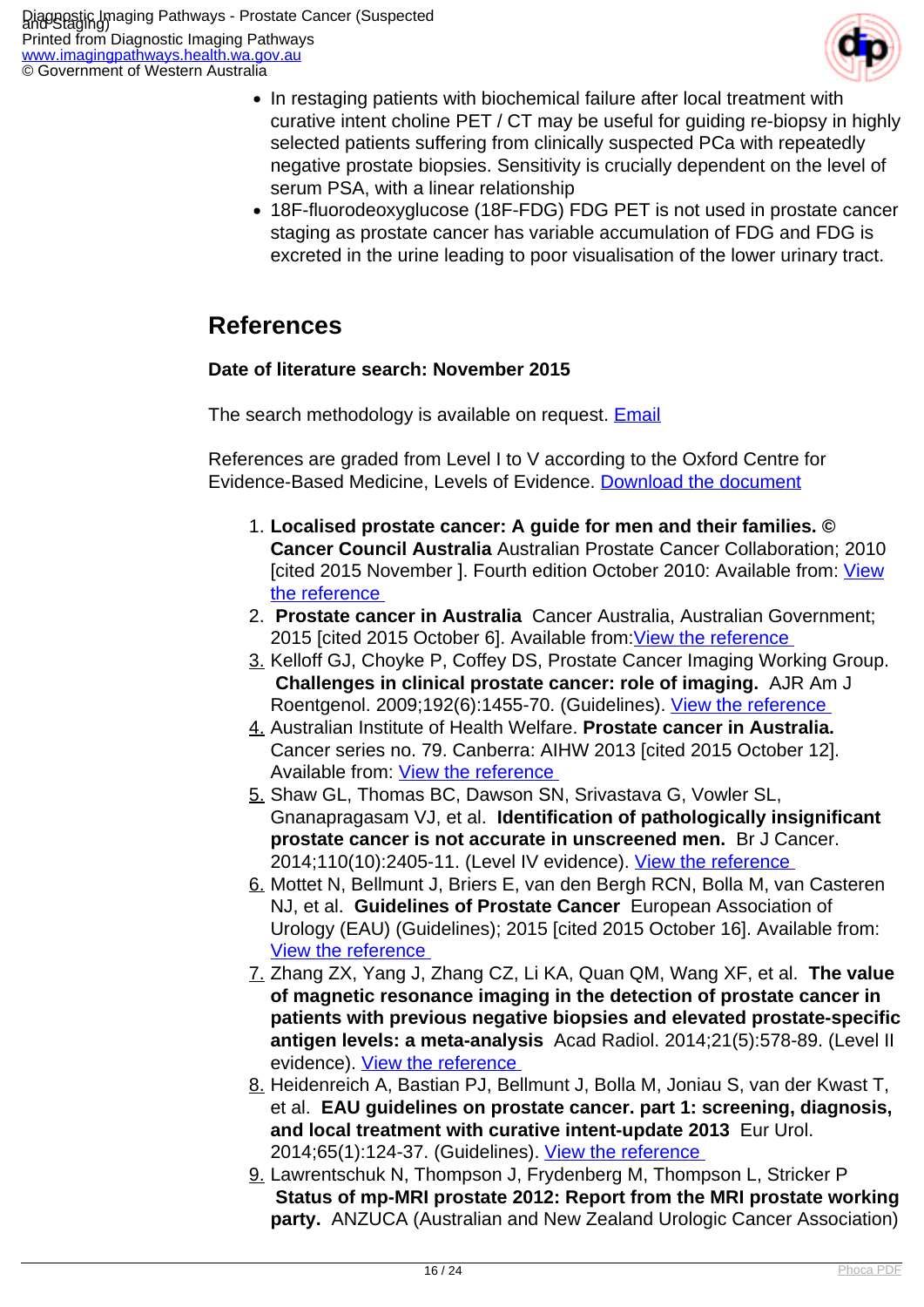

and USANZ (Urological Society of Australia and New Zealand). 2012: (Guidelines). View the reference

- 10. **PSA testing and early management of test-detected prostate cancer: clinical practice guidelines** [Internet]. Cancer Council Australia; 2016 [cited 2016 July 28]. Available from: View the reference
- 11. Mohler JL, Kantoff PW, Armstrong AJ, Bahnson RR, Cohen M, D'Amico AV, et al. **Prostate cancer, version 2.2014** J Natl Compr Canc Netw. 2014;12(5):686-718. (Guidelines). [View the reference](http://www.ncbi.nlm.nih.gov/pubmed/24812137 )
- 12. Barentsz JO, Richenberg J, Clements R, Choyke P, Verma S, Villeirs G, et al. **ESUR prostate MR guidelines 2012.** Eur Radiol. 2012;22(4):746-57. (Guidelines). View the reference
- 13. Eberhardt SC, Carter S, Casalino DD, Merrick G, Frank SJ, Gottschalk AR, et al. **ACR Appropriateness Criteria prostate cancer--pretreatment detection, staging, and surveillance.** J Am Coll Radiol. 2013;10(2):83-92. (Guidelines). View the reference
- 14. Muller BG, Futterer JJ, Gupta RT, Katz A, Kirkham A, Kurhanewicz J, et al.  **The role of magnetic resonance imaging (MRI) in focal therapy for prostate cancer: recommendations from a consensus panel.** BJU Int. 2014;113(2):218-27. (Guidelines). [View the reference](http://www.ncbi.nlm.nih.gov/pubmed/24215670 )
- 15. Roberts CC, Daffner RH, Weissman BN, Bancroft L, Bennett DL, Blebea JS, et al. **ACR appropriateness criteria on metastatic bone disease.** J Am Coll Radiol. 2010;7(6):400-9. (Guidelines). [View the reference](http://www.ncbi.nlm.nih.gov/pubmed/20522392 )
- 16. **Prostate cancer: diagnosis and treatment** National Institute for Health and Care Excellence (NICE) (Guidelines); 2014 [cited 2015 October 16]. Available from: View the reference
- 17. Kirkham AP, Haslam P, Keanie JY, McCafferty I, Padhani AR, Punwani S, et al. **Prostate MRI: who, when, and how? Report from a UK consensus meeting.** Clin Radiol. 2013;68(10):1016-23. (Guidelines). [View the](http://www.ncbi.nlm.nih.gov/pubmed/23827086 ) [reference](http://www.ncbi.nlm.nih.gov/pubmed/23827086 )
- 18. Pokorny MR, de Rooij M, Duncan E, Schroder FH, Parkinson R, Barentsz JO, et al. **Prospective study of diagnostic accuracy comparing prostate cancer detection by transrectal ultrasound-guided biopsy versus magnetic resonance (MR) imaging with subsequent MR-guided biopsy in men without previous prostate biopsies.** Eur Urol. 2014;66(1):22-9. (Level II evidence). [View the reference](http://www.ncbi.nlm.nih.gov/pubmed/24666839 )
- 19. Sciarra A, Barentsz J, Bjartell A, Eastham J, Hricak H, Panebianco V, et al.  **Advances in magnetic resonance imaging: how they are changing the management of prostate cancer.** Eur Urol. 2011;59(6):962-77. (Review article). [View the reference](http://www.ncbi.nlm.nih.gov/pubmed/21367519 )
- 20. Jambor I, Kahkonen E, Taimen P, Merisaari H, Saunavaara J, Alanen K, et al. **Prebiopsy multiparametric 3T prostate MRI in patients with elevated PSA, normal digital rectal examination, and no previous biopsy.** J Magn Reson Imaging. 2015;41(5):1394-404. (Level II/III evidence). [View the](http://www.ncbi.nlm.nih.gov/pubmed/24956412 ) [reference](http://www.ncbi.nlm.nih.gov/pubmed/24956412 )
- 21. Futterer JJ, Briganti A, De Visschere P, Emberton M, Giannarini G, Kirkham A, et al. **Can Clinically Significant Prostate Cancer Be Detected with Multiparametric Magnetic Resonance Imaging? A Systematic Review of the Literature.** Eur Urol. 2015;68(6):1045-53. [Epub ahead of print]. (Level II evidence). [View the reference](http://www.ncbi.nlm.nih.gov/pubmed/25656808 )
- 22. Valerio M, Donaldson I, Emberton M, Ehdaie B, Hadaschik BA, Marks LS, et al. **Detection of Clinically Significant Prostate Cancer Using Magnetic**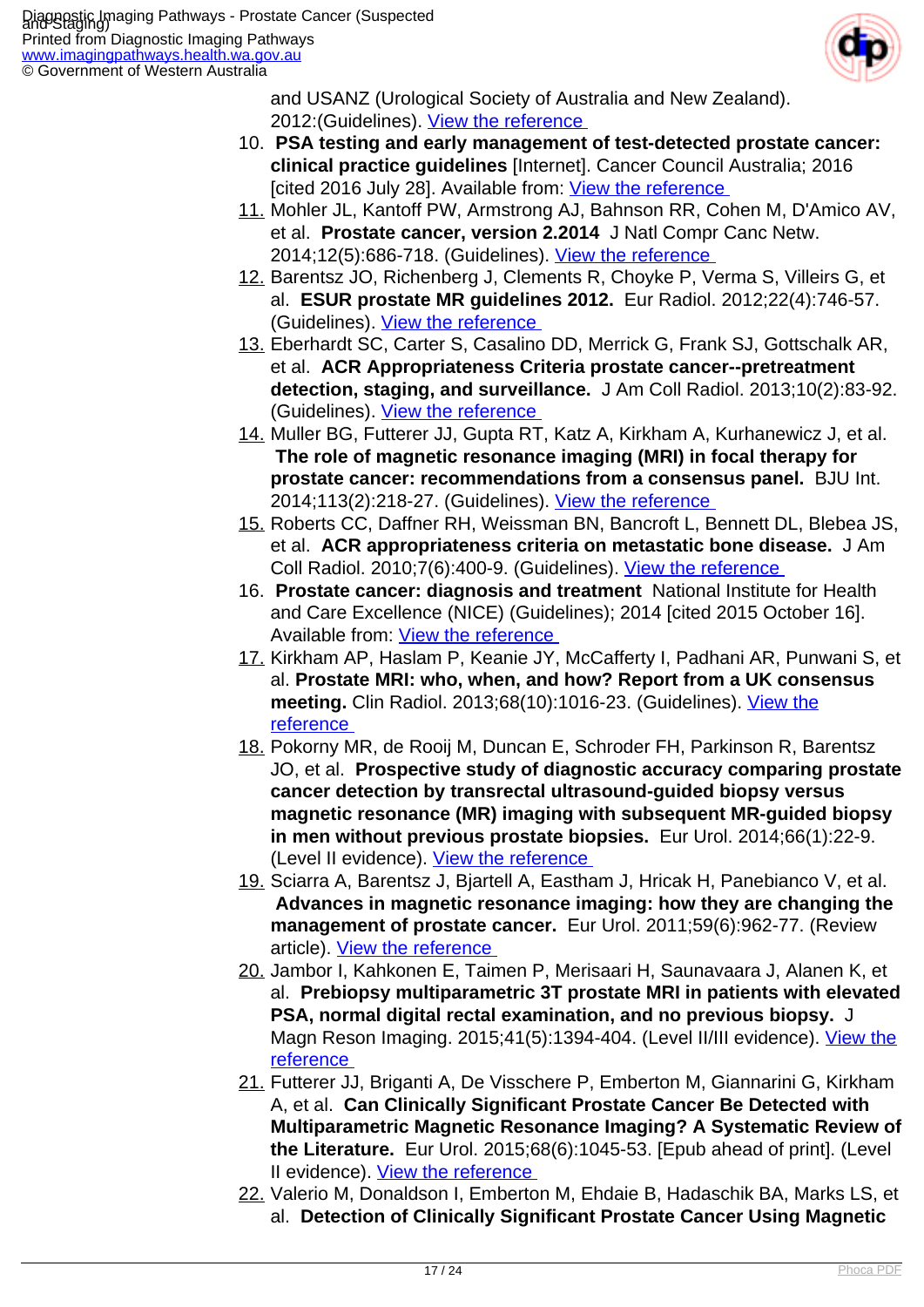

**Resonance Imaging-Ultrasound Fusion Targeted Biopsy: A Systematic Review** Eur Urol. 2015;68(1):8-19. (Level II evidence). View the reference

- 23. Moore CM, Robertson NL, Arsanious N, Middleton T, Villers A, Klotz L, et al.  **Image-guided prostate biopsy using magnetic resonance imagingderived targets: a systematic review.** Eur Urol. 2013;63(1):125-40. (Level II evidence). View the reference
- 24. Roethke M, Anastasiadis AG, Lichy M, Werner M, Wagner P, Kruck S, et al.  **MRI-guided prostate biopsy detects clinically significant cancer: analysis of a cohort of 100 patients after previous negative TRUS biopsy** World J Urol. 2012;30(2):213-8. (Level III/IV evidence). [View the](http://www.ncbi.nlm.nih.gov/pubmed/21512807 ) [reference](http://www.ncbi.nlm.nih.gov/pubmed/21512807 )
- 25. Barrett T, Turkbey B, Choyke PL. **I-RADS version 2: what you need to know.** Clin Radiol. 2015;70(11):1165-76. (Review article). [View the](http://www.ncbi.nlm.nih.gov/pubmed/26231470 ) [reference](http://www.ncbi.nlm.nih.gov/pubmed/26231470 )
- 26. Weinreb JC, Barentsz JO, Choyke PL, Cornud F, Haider MA, Macura KJ, et al. **PI-RADS Prostate Imaging - Reporting and Data System: 2015, Version 2.** Eur Urol. 2016;69(1):16-40. (Guidelines). [View the reference](http://www.ncbi.nlm.nih.gov/pubmed/26427566 )
- 27. Hamoen EH, de Rooij M, Witjes JA, Barentsz JO, Rovers MM. **Use of the Prostate Imaging Reporting and Data System (PI-RADS) for Prostate Cancer Detection with Multiparametric Magnetic Resonance Imaging: A Diagnostic Meta-analysis.** Eur Urol. 2015;67(6):1112-21. (Level III evidence). [View the reference](http://www.ncbi.nlm.nih.gov/pubmed/25466942 )
- 28. Renard-Penna R, Mozer P, Cornud F, Barry-Delongchamps N, Bruguiere E, Portalez D, et al. **Prostate Imaging Reporting and Data System and Likert Scoring System: Multiparametric MR Imaging Validation Study to Screen Patients for Initial Biopsy.** Radiology. 2015;275(2):458-68. (Level II evidence). [View the reference](http://www.ncbi.nlm.nih.gov/pubmed/25599415 )
- 29. Portalez D, Mozer P, Cornud F, Renard-Penna R, Misrai V, Thoulouzan M, et al. **Validation of the European Society of Urogenital Radiology scoring system for prostate cancer diagnosis on multiparametric magnetic resonance imaging in a cohort of repeat biopsy patients.** Eur Urol. 2012;62(6):986-96. (Level II/III). [View the reference](http://www.ncbi.nlm.nih.gov/pubmed/22819387 )
- 30. Kasel-Seibert M, Lehmann T, Aschenbach R, Guettler FV, Abubrig M, Grimm MO, et al. **Assessment of PI-RADS v2 for the Detection of Prostate Cancer.** Eur J Radiol. 2016;85(4):726-31. (Level III evidence). [View the reference](http://www.ncbi.nlm.nih.gov/pubmed/26971415 )
- 31. Baldisserotto M, Neto EJ, Carvalhal G, de Toledo AF, de Almeida CM, Cairoli CE, et al. **Validation of PI-RADS v.2 for prostate cancer diagnosis with MRI at 3T using an external phased-array coil.** J Magn Reson Imaging. 2016: (Level III evidence). View the reference
- 32. Vargas HA, Hotker AM, Goldman DA, Moskowitz CS, Gondo T, Matsumoto K, et al. **Updated prostate imaging reporting and data system (PIRADS v2) recommendations for the detection of clinically significant prostate cancer using multiparametric MRI: critical evaluation using wholemount pathology as standard of reference.** Eur Radiol. 2015:(Level IV evidence). [View the reference](http://www.ncbi.nlm.nih.gov/pubmed/26396111 )
- 33. Salami SS, Ben-Levi E, Yaskiv O, Ryniker L, Turkbey B, Kavoussi LR, et al.  **In patients with a previous negative prostate biopsy and a suspicious lesion on magnetic resonance imaging, is a 12-core biopsy still necessary in addition to a targeted biopsy?** BJU Int. 2015;115(4):562-70. (Level III evidence). View the reference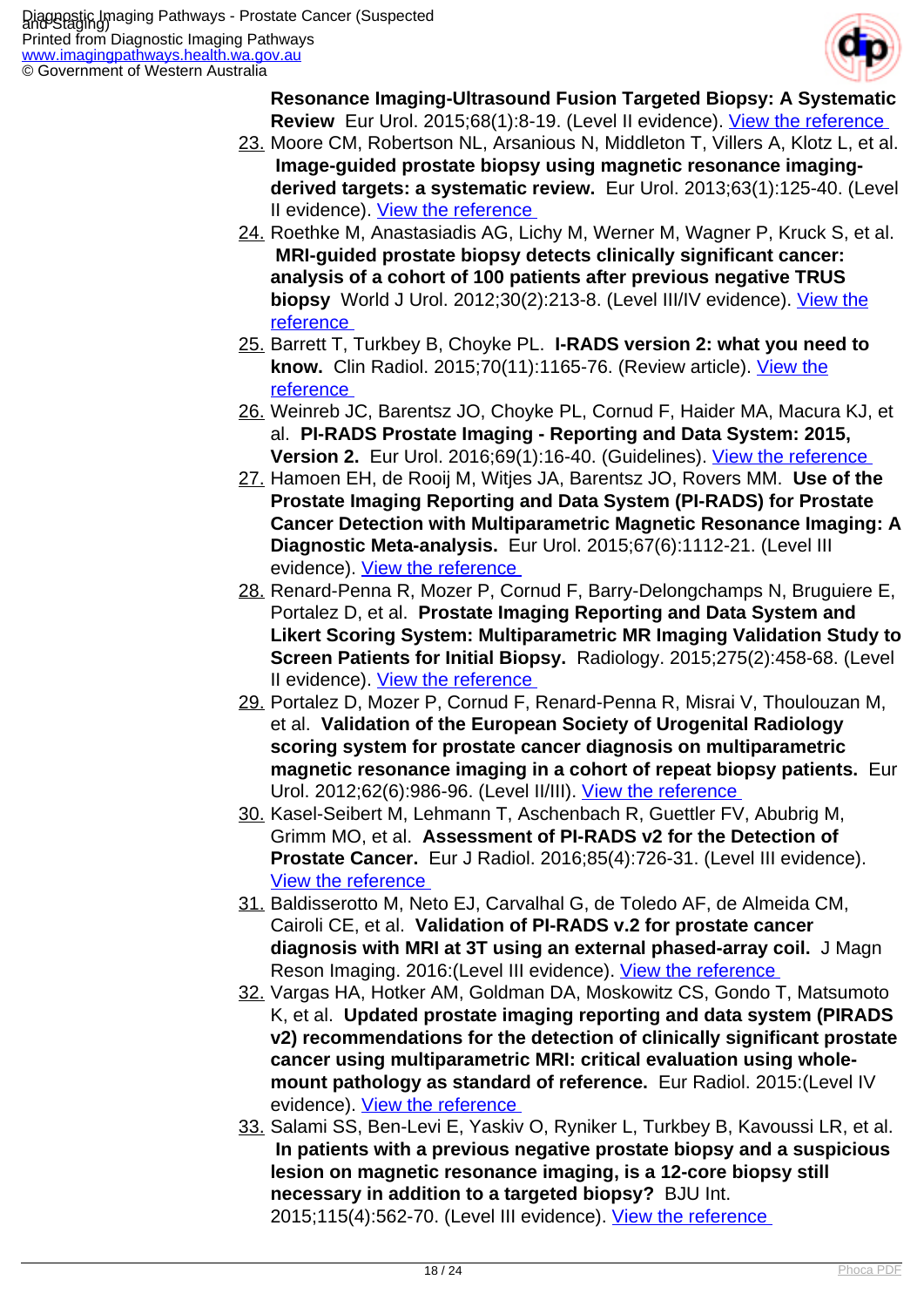

- 34. Hambrock T, Somford DM, Hoeks C, Bouwense SA, Huisman H, Yakar D, et al. **Magnetic resonance imaging guided prostate biopsy in men with repeat negative biopsies and increased prostate specific antigen.** J Urol. 2010;183(2):520-7. (Level III evidence). [View the reference](http://www.ncbi.nlm.nih.gov/pubmed/20006859 )
- 35. Schoots IG, Roobol MJ, Nieboer D, Bangma CH, Steyerberg EW, Hunink MG. **Magnetic Resonance Imaging-targeted Biopsy May Enhance the Diagnostic Accuracy of Significant Prostate Cancer Detection Compared to Standard Transrectal Ultrasound-guided Biopsy: A Systematic Review and Meta-analysis.** Eur Urol. 2015;68(3):438-50. (Level II evidence). [View the reference](http://www.ncbi.nlm.nih.gov/pubmed/25480312 )
- 36. Overduin CG, Futterer JJ, Barentsz JO. **MRI-guided biopsy for prostate cancer detection: a systematic review of current clinical results.** Curr Urol Rep. 2013;14(3):209-13. (Level II evidence). [View the reference](http://www.ncbi.nlm.nih.gov/pubmed/23568624 )
- 37. Hoeks CM, Schouten MG, Bomers JG, Hoogendoorn SP, Hulsbergen-van de Kaa CA, Hambrock T, et al. **Three-Tesla magnetic resonance-guided prostate biopsy in men with increased prostate-specific antigen and repeated, negative, random, systematic, transrectal ultrasound biopsies: detection of clinically significant prostate cancers.** Eur Urol. 2012;62(5):902-9. (Level III evidence). [View the reference](http://www.ncbi.nlm.nih.gov/pubmed/22325447 )
- 38. Polanec SH, Helbich TH, Margreiter M, Klingler HC, Kubin K, Susani M, et al. **Magnetic resonance imaging-guided prostate biopsy: institutional analysis and systematic review** Rofo. 2014;186(5):501-7. (Level II evidence). [View the reference](http://www.ncbi.nlm.nih.gov/pubmed/24497092 )
- 39. Dickinson L, Ahmed HU, Allen C, Barentsz JO, Carey B, Futterer JJ, et al.  **Clinical applications of multiparametric MRI within the prostate cancer diagnostic pathway.** Urol Oncol. 2013;31(3):281-4. (Review article). [View](http://www.ncbi.nlm.nih.gov/pubmed/23627000 ) [the reference](http://www.ncbi.nlm.nih.gov/pubmed/23627000 )
- 40. Quentin M, Blondin D, Arsov C, Schimmoller L, Hiester A, Godehardt E, et al. **Prospective evaluation of magnetic resonance imaging guided inbore prostate biopsy versus systematic transrectal ultrasound guided prostate biopsy in biopsy naive men with elevated prostate specific antigen** J Urol. 2014;192(5):1374-9. (Level III evidence). [View the](http://www.ncbi.nlm.nih.gov/pubmed/24866597 ) [reference](http://www.ncbi.nlm.nih.gov/pubmed/24866597 )
- 41. Ouzzane A, Puech P, Lemaitre L, Leroy X, Nevoux P, Betrouni N, et al. **Combined multiparametric MRI and targeted biopsies improve anterior prostate cancer detection, staging, and grading.** Urology. 2011;78(6):1356-62. (Level III/IV evidence). View the reference
- 42. Sciarra A, Panebianco V, Ciccariello M, Salciccia S, Cattarino S, Lisi D, et al. **Value of magnetic resonance spectroscopy imaging and dynamic contrast-enhanced imaging for detecting prostate cancer foci in men with prior negative biopsy.** Clin Cancer Res. 2010;16(6):1875-83. (Level II/III evidence). [View the reference](http://www.ncbi.nlm.nih.gov/pubmed/20197480 )
- 43. Lawrentschuk N, Haider MA, Daljeet N, Evans A, Toi A, Finelli A, et al.  **'Prostatic evasive anterior tumours': the role of magnetic resonance imaging** BJU Int. 2010;105(9):1231-6. (Level IV evidence). [View the](http://www.ncbi.nlm.nih.gov/pubmed/19817743 ) [reference](http://www.ncbi.nlm.nih.gov/pubmed/19817743 )
- 44. Komai Y, Numao N, Yoshida S, Matsuoka Y, Nakanishi Y, Ishii C, et al.  **High diagnostic ability of multiparametric magnetic resonance imaging to detect anterior prostate cancer missed by transrectal 12-core biopsy.** J Urol. 2013;190(3):867-73. (Level III evidence). [View the](http://www.ncbi.nlm.nih.gov/pubmed/23542406 ) [reference](http://www.ncbi.nlm.nih.gov/pubmed/23542406 )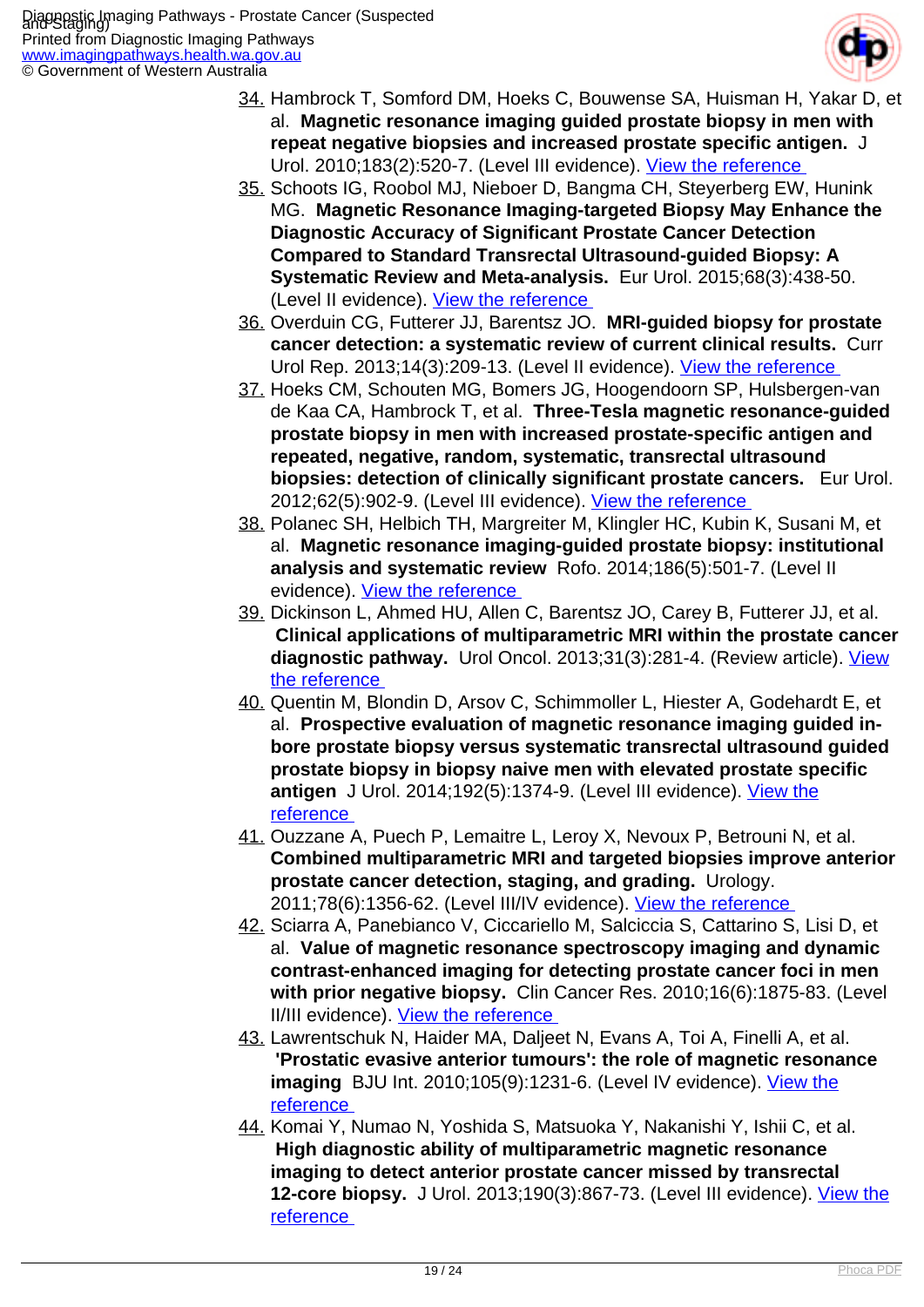

- 45. Carter HB, Partin AW, Walsh PC, Trock BJ, Veltri RW, Nelson WG, et al.  **Gleason score 6 adenocarcinoma: should it be labeled as cancer?** J Clin Oncol. 2012;30(35):4294-6. (Review article). View the reference
- 46. Wysock JS, Rosenkrantz AB, Huang WC, Stifelman MD, Lepor H, Deng FM, et al. **A prospective, blinded comparison of magnetic resonance (MR) imaging-ultrasound fusion and visual estimation in the performance of MR-targeted prostate biopsy: the PROFUS trial.** Eur Urol. 2014;66(2):343-51. (Level II evidence). [View the reference](http://www.ncbi.nlm.nih.gov/pubmed/24262102 )
- 47. Gayet M, van der Aa A, Beerlage HP, Schrier BP, Mulders PF, Wijkstra H.  **The value of magnetic resonance imaging and ultrasonography (MRI/US)-fusion biopsy platforms in prostate cancer detection: a systematic review.** BJU Int. 2015:13247. [Epub ahead of print]. (Level I/II evidence). [View the reference](http://www.ncbi.nlm.nih.gov/pubmed/26237632 )
- 48. Radtke JP, Teber D, Hohenfellner M, Hadaschik BA. **The current and future role of magnetic resonance imaging in prostate cancer detection and management.** Transl Androl Urol. 2015;4(3):326-41. (Review article). [View the reference](http://www.ncbi.nlm.nih.gov/pubmed/26816833 )
- 49. Yacoub JH, Verma S, Moulton JS, Eggener S, Aytekin O. **Imaging-guided prostate biopsy: conventional and emerging techniques.**  Radiographics. 2012;32(3):819-37. (Review article). View the reference
- 50. Kuru TH, Roethke MC, Seidenader J, Simpfendorfer T, Boxler S, Alammar K, et al. **Critical evaluation of magnetic resonance imaging targeted, transrectal ultrasound guided transperineal fusion biopsy for detection of prostate cancer.** J Urol. 2013;190(4):1380-6. (Level III evidence). [View](http://www.ncbi.nlm.nih.gov/pubmed/23608676 ) [the reference](http://www.ncbi.nlm.nih.gov/pubmed/23608676 )
- 51. Grummet JP, Weerakoon M, Huang S, Lawrentschuk N, Frydenberg M, Moon DA, et al. **Sepsis and 'superbugs': should we favour the transperineal over the transrectal approach for prostate biopsy?** BJU Int. 2014;114(3):384-8. (Level III/IV evidence). [View the reference](http://www.ncbi.nlm.nih.gov/pubmed/24612341 )
- 52. Takenaka A, Hara R, Ishimura T, Fujii T, Jo Y, Nagai A, et al. **A prospective randomized comparison of diagnostic efficacy between transperineal and transrectal 12-core prostate biopsy.** Prostate Cancer Prostatic Dis. 2008;11(2):134-8. (Level II/III evidence). View the reference
- 53. Scattoni V, Maccagnano C, Capitanio U, Gallina A, Briganti A, Montorsi F.  **Random biopsy: when, how many and where to take the cores?** World J Urol. 2014;32(4):859-69. (Review article). [View the reference](http://www.ncbi.nlm.nih.gov/pubmed/24908067 )
- 54. Scattoni V, Russo A, Di Trapani E, Capitanio U, La Croce G, Montorsi F.  **Repeated biopsy in the detection of prostate cancer: when and how** many cores. Arch Ital Urol Androl. 2014;86(4):311-3. (Review article). [View](http://www.ncbi.nlm.nih.gov/pubmed/25641460 ) [the reference](http://www.ncbi.nlm.nih.gov/pubmed/25641460 )
- 55. van Hove A, Savoie PH, Maurin C, Brunelle S, Gravis G, Salem N, et al.  **Comparison of image-guided targeted biopsies versus systematic randomized biopsies in the detection of prostate cancer: a systematic literature review of well-designed studies.** World J Urol. 2014;32(4):847-58. (Level I/II evidence). [View the reference](http://www.ncbi.nlm.nih.gov/pubmed/24919965 )
- 56. Ploussard G, Epstein JI, Montironi R, Carroll PR, Wirth M, Grimm MO, et al.  **The contemporary concept of significant versus insignificant prostate cancer.** Eur Urol. 2011;60(2):291-303. (Review article). [View the reference](http://www.ncbi.nlm.nih.gov/pubmed/21601982 )
- 57. Rodrigues G, Warde P, Pickles T, Crook J, Brundage M, Souhami L, et al.  **Pre-treatment risk stratification of prostate cancer patients: A critical** review. Can Urol Assoc J. 2012;6(2):121-7. (Review article). [View the](http://www.ncbi.nlm.nih.gov/pubmed/22511420 )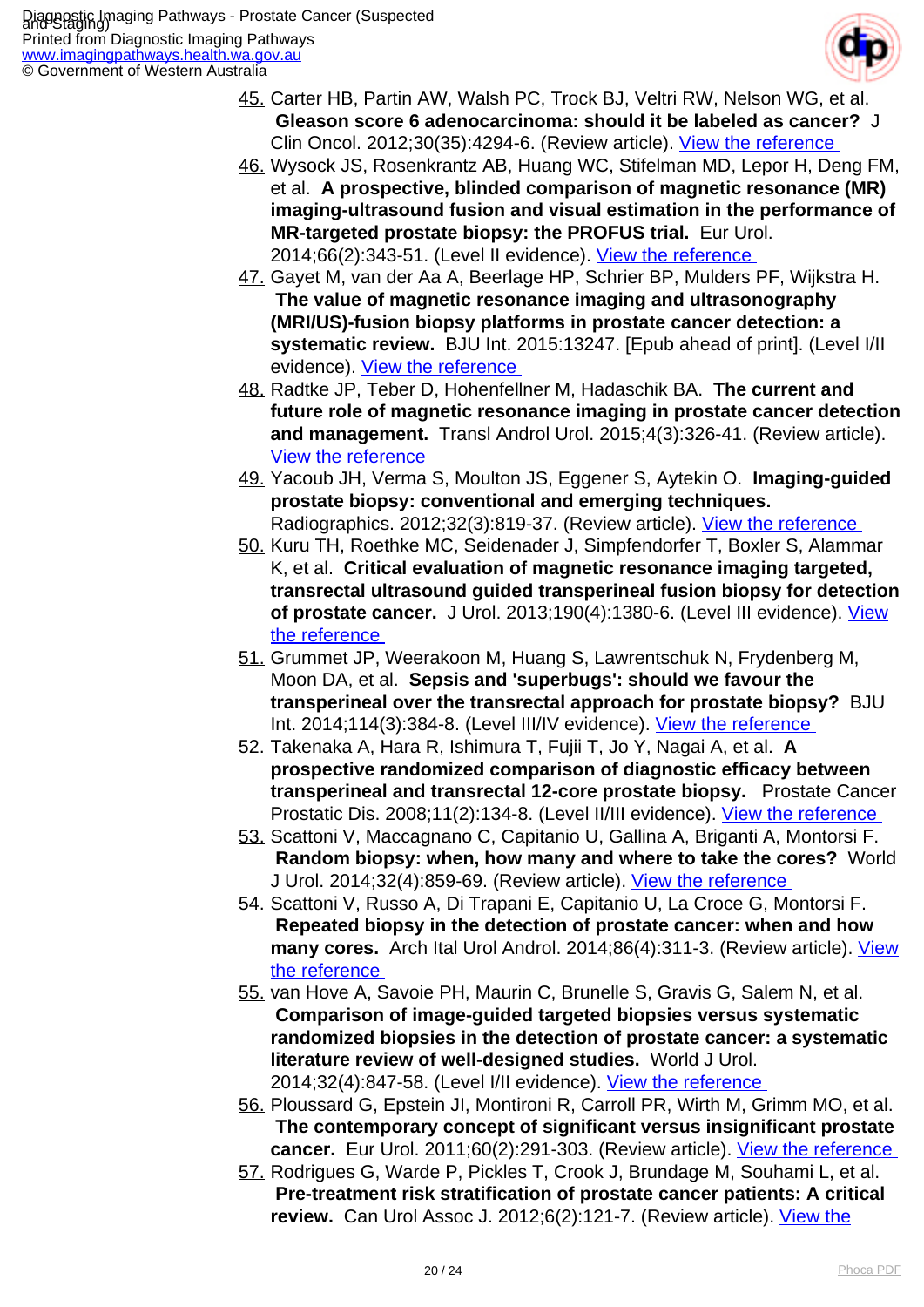

#### reference

- 58. Carter HB. **American Urological Association (AUA) guideline on prostate cancer detection: process and rationale.** BJU Int. 2013;112(5):543-7. (Guidelines). [View the reference](http://www.ncbi.nlm.nih.gov/pubmed/23924423 )
- 59. National Institute for Health and Care Excellence. **Prostate cancer overview** [http://pathways.nice.org.uk/]. London, United Kingdom; National Institute for Health and Care Excellence: [updated 2014 January; cited 2015 May 4]. Available at: [View the reference](http://pathways.nice.org.uk/pathways/prostate-cancer )
- 60. Horwich A, Parker C, Bangma C, Kataja V. **Prostate cancer: ESMO Clinical Practice Guidelines for diagnosis, treatment and follow-up.**  Ann Oncol. 2010;21 Suppl 5:v129-33. (Guidelines). View the reference
- 61. Chen RC, Rumble RB, Loblaw DA, Finelli A, Ehdaie B, Cooperberg MR, et al. **Active Surveillance for the Management of Localized Prostate Cancer (Cancer Care Ontario Guideline): American Society of Clinical Oncology Clinical Practice Guideline Endorsement.** J Clin Oncol. 2016:(Guidelines). [View the reference](http://www.ncbi.nlm.nih.gov/pubmed/26884580 )
- 62. van den Bergh RC, Ahmed HU, Bangma CH, Cooperberg MR, Villers A, Parker CC. **Novel tools to improve patient selection and monitoring on active surveillance for low-risk prostate cancer: a systematic review.**  Eur Urol. 2014;65(6):1023-31. (Level II evidence). View the reference
- 63. Moore CM, Petrides N, Emberton M. **Can MRI replace serial biopsies in men on active surveillance for prostate cancer?** Curr Opin Urol. 2014;24(3):280-7. (Review article). [View the reference](http://www.ncbi.nlm.nih.gov/pubmed/24614348 )
- 64. Schoots IG, Petrides N, Giganti F, Bokhorst LP, Rannikko A, Klotz L, et al.  **Magnetic Resonance Imaging in Active Surveillance of Prostate Cancer: A Systematic Review.** Eur Urol. 2015;67(4):627-36. (Level II evidence). [View the reference](http://www.ncbi.nlm.nih.gov/pubmed/25511988 )
- 65. Klotz L, Emberton M. **Management of low risk prostate cancer: active surveillance and focal therapy.** Curr Opin Urol. 2014;24(3):270-9. (Review article). View the reference
- 66. **Prostate Cancer Staging 7th Edition:** American Joint Committee on Cancer (AJCC); 2009 [cited 2015 November 6]. Available from: [View the](https://cancerstaging.org/references-tools/quickreferences/pages/default.aspx ) [reference](https://cancerstaging.org/references-tools/quickreferences/pages/default.aspx )
- 67. Leung D, Krishnamoorthy S, Schwartz L, Divgi C. **Imaging approaches with advanced prostate cancer: techniques and timing.** Can J Urol. 2014;21(2 Supp 1):42-7. (Review article). View the reference
- 68. Lecouvet FE, Geukens D, Stainier A, Jamar F, Jamart J, d'Othee BJ, et al.  **Magnetic resonance imaging of the axial skeleton for detecting bone metastases in patients with high-risk prostate cancer: diagnostic and cost-effectiveness and comparison with current detection strategies** J Clin Oncol. 2007;25(22):3281-7. (Level III evidence). [View the reference](http://www.ncbi.nlm.nih.gov/pubmed/17664475 )
- 69. Pasoglou V, Larbi A, Collette L, Annet L, Jamar F, Machiels JP, et al. **Onestep TNM staging of high-risk prostate cancer using magnetic resonance imaging (MRI): toward an upfront simplified "all-in-one" imaging approach?** Prostate. 2014;74(5):469-77. (Level III evidence). [View the reference](http://www.ncbi.nlm.nih.gov/pubmed/24375774 )
- 70. Crawford ED, Stone NN, Yu EY, Koo PJ, Freedland SJ, Slovin SF, et al.  **Challenges and recommendations for early identification of metastatic disease in prostate cancer.** Urology. 2014;83(3):664-9. (Review article). [View the reference](http://www.ncbi.nlm.nih.gov/pubmed/24411213 )
- 71. Afshar-Oromieh A, Malcher A, Eder M, Eisenhut M, Linhart HG, Hadaschik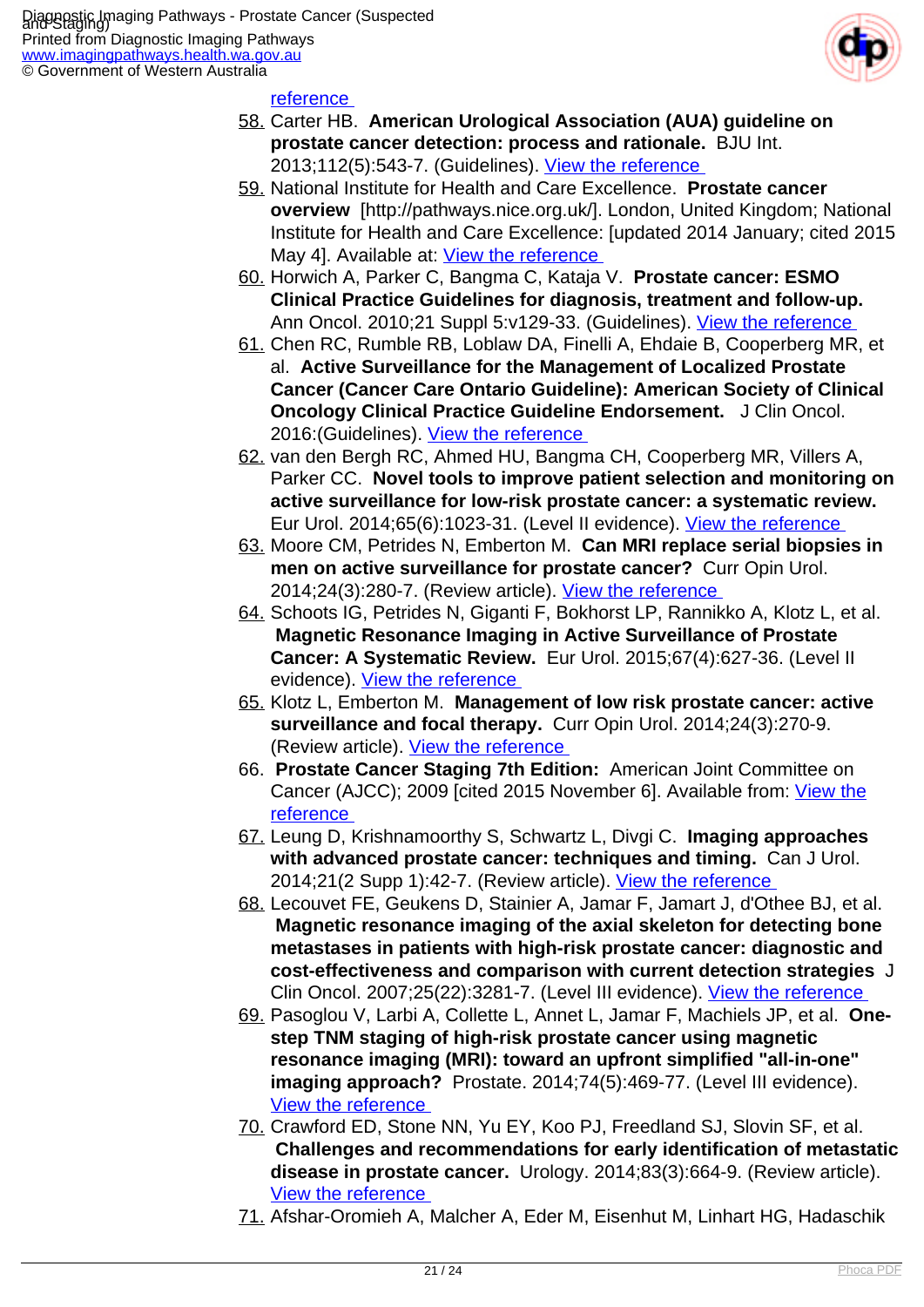

BA, et al. **PET imaging with a [68Ga]gallium-labelled PSMA ligand for the diagnosis of prostate cancer: biodistribution in humans and first evaluation of tumour lesions.** Eur J Nucl Med Mol Imaging. 2013;40(4):486-95. (Level III/IV evidence). [View the reference](http://www.ncbi.nlm.nih.gov/pubmed/23179945 ) 

- 72. Maurer T, Eiber M, Schwaiger M, Gschwend JE. **Current use of PSMA-PET in prostate cancer management.** Nat Rev Urol. 2016;13(4):226-35. (Review article). View the reference
- 73. Herlemann A, Wenter V, Kretschmer A, Thierfelder KM, Bartenstein P, Faber C, et al. **Ga-PSMA Positron Emission Tomography/Computed Tomography Provides Accurate Staging of Lymph Node Regions Prior to Lymph Node Dissection in Patients with Prostate Cancer.** Eur Urol. 2016:(Level III evidence). View the reference
- 74. Maurer T, Gschwend JE, Rauscher I, Souvatzoglou M, Haller B, Weirich G, et al. **Diagnostic Efficacy of Gallium-PSMA Positron Emission Tomography Compared to Conventional Imaging for Lymph Node Staging of 130 Consecutive Patients with Intermediate to High Risk** Prostate Cancer. J Urol. 2015:(Level III evidence). View the reference
- 75. **The European Association of Urology Prostate Cancer Guidelines**  [Internet]. 2016 [cited 2016 August 2]. Available from: [View the reference](http://uroweb.org/guideline/prostate-cancer/ )
- 76. Evangelista L, Briganti A, Fanti S, Joniau S, Reske S, Schiavina R, et al.  **New Clinical Indications for F/C-choline, New Tracers for Positron Emission Tomography and a Promising Hybrid Device for Prostate Cancer Staging: A Systematic Review of the Literature.** Eur Urol. 2016:(Level I/II evidence). [View the reference](http://www.ncbi.nlm.nih.gov/pubmed/26850970 )
- 77. Afshar-Oromieh A, Avtzi E, Giesel FL, Holland-Letz T, Linhart HG, Eder M, et al. **The diagnostic value of PET/CT imaging with the (68)Ga-labelled PSMA ligand HBED-CC in the diagnosis of recurrent prostate cancer.**  Eur J Nucl Med Mol Imaging. 2015;42(2):197-209. (Level IV evidence). [View](http://www.ncbi.nlm.nih.gov/pubmed/25411132 ) [the reference](http://www.ncbi.nlm.nih.gov/pubmed/25411132 )

| <b>Information from this</b><br>website | Information from the<br><b>Royal Australian and New</b><br><b>Zealand College of</b><br>Radiologists' website |
|-----------------------------------------|---------------------------------------------------------------------------------------------------------------|
| <b>Consent to Procedure or</b>          | <b>Computed Tomography (CT)</b>                                                                               |
| <b>Treatment</b>                        | <b>Contrast Medium (Gadolinium</b>                                                                            |
| <b>Radiation Risks of X-rays and</b>    | <u>versus lodine)</u>                                                                                         |
| Scans                                   | <b>Gadolinium Contrast Medium</b>                                                                             |
| <b>Bone Scan</b>                        | <b>Iodine-Containing Contrast</b>                                                                             |
| <b>Computed Tomography (CT)</b>         | <b>Medium</b>                                                                                                 |

#### **Information for Consumers**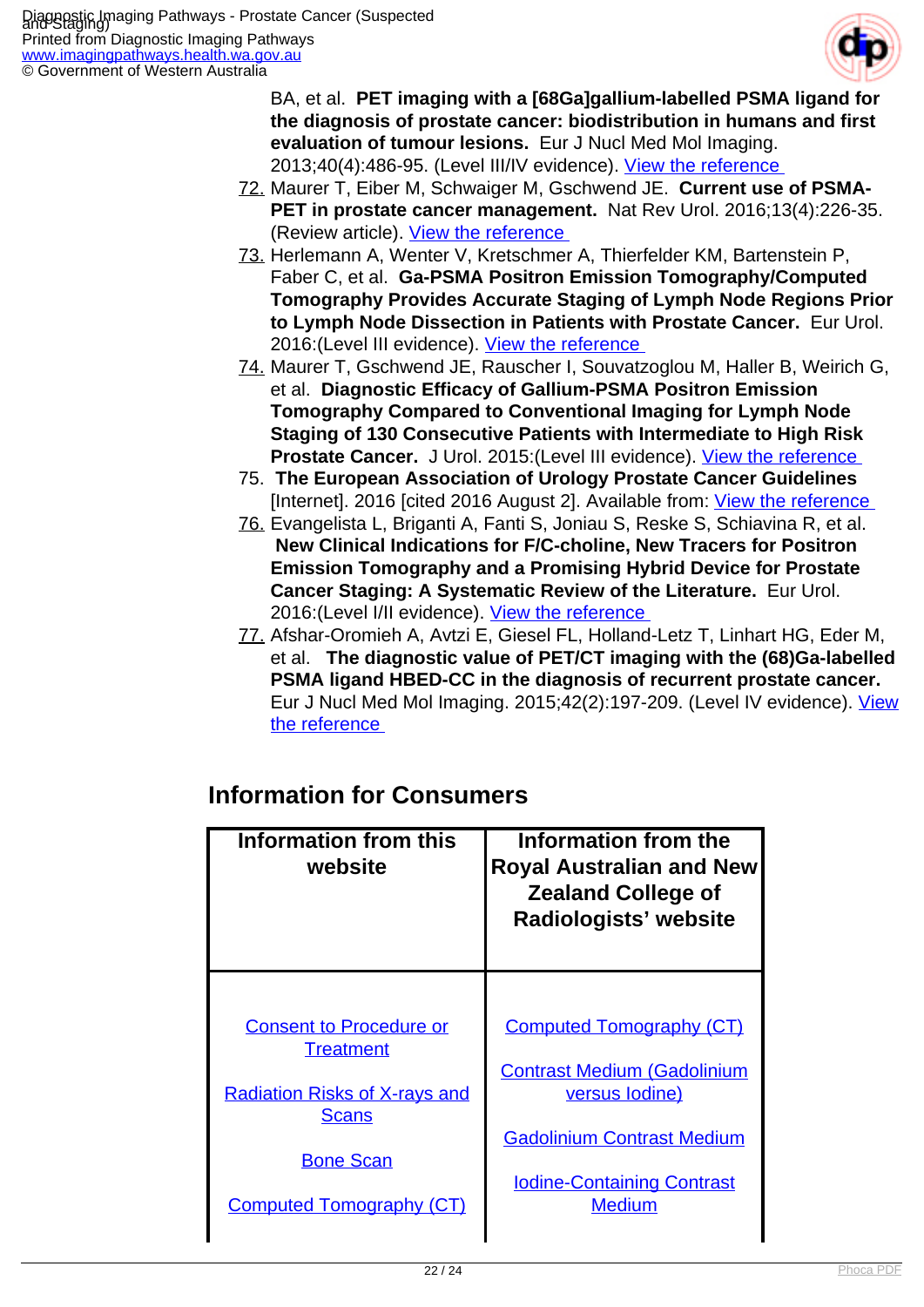

| Australia                                  |                                                                            |
|--------------------------------------------|----------------------------------------------------------------------------|
| <b>Magnetic Resonance Imaging</b><br>(MRI) | <b>Magnetic Resonance Imaging</b><br>(MRI)                                 |
| <b>Ultrasound</b>                          | <b>Plain Radiography/X-rays</b>                                            |
| <b>Chest Radiograph (X-ray)</b>            | <b>Radiation Risk of Medical</b><br><b>Imaging During Pregnancy</b>        |
|                                            | <b>Radiation Risk of Medical</b><br><b>Imaging for Adults and Children</b> |
|                                            | <b>Ultrasound</b>                                                          |
|                                            | <b>MRI Scan of the Rectum</b>                                              |
|                                            | <b>Nuclear Medicine Bone Scan</b>                                          |
|                                            | <b>Nuclear Medicine</b>                                                    |
|                                            | <b>MRI of the Prostate</b>                                                 |
|                                            | <b>Ultrasound Guided Prostate</b><br><b>Biopsy</b>                         |
|                                            |                                                                            |

#### **Copyright**

© Copyright 2016, Department of Health Western Australia. All Rights Reserved. This web site and its content has been prepared by The Department of Health, Western Australia. The information contained on this web site is protected by copyright.

#### **Legal Notice**

Please remember that this leaflet is intended as general information only. It is not definitive and The Department of Health, Western Australia can not accept any legal liability arising from its use. The information is kept as up to date and accurate as possible, but please be warned that it is always subject to change

#### **File Formats**

.

Some documents for download on this website are in a Portable Document Format (PDF). To read these files you might need to download Adobe Acrobat Reader.